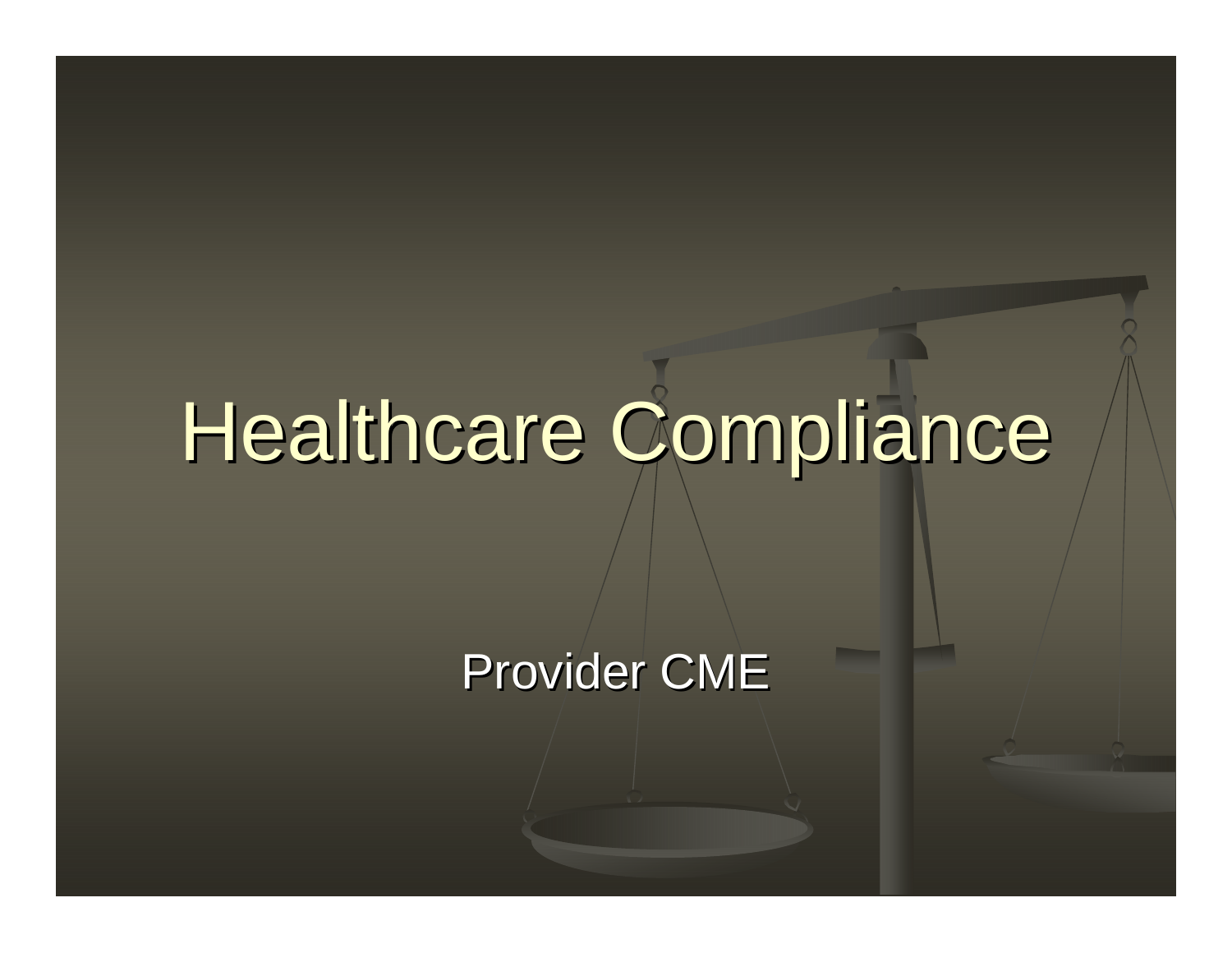## What is Compliance?

## "the process of meeting the "the process of meeting the expectations of others."

Source: Healthcare Compliance Association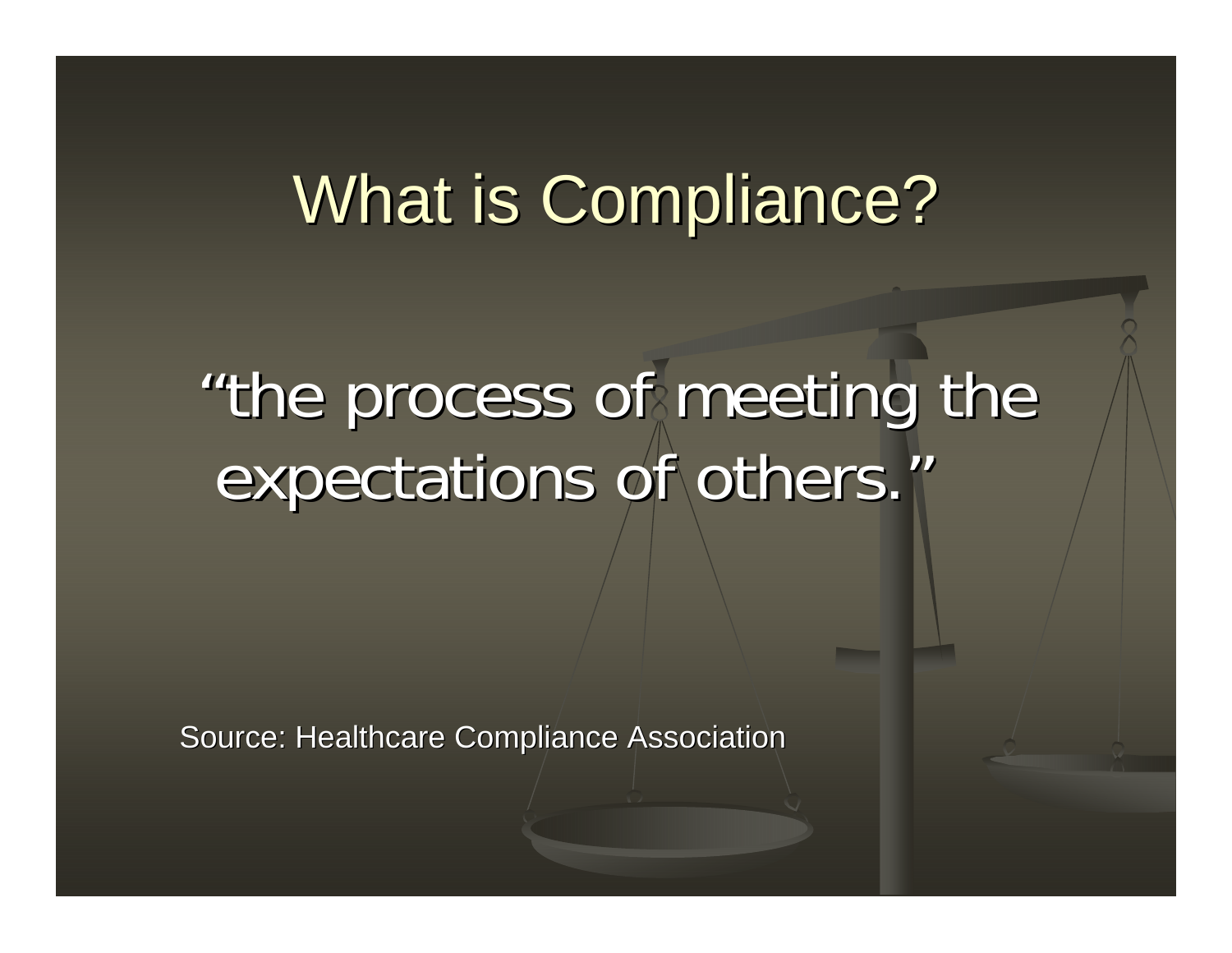#### **Healthcare Compliance**

**Health care compliance includes laws** related to numerous issues, for example:

- $\mathcal{L}_{\mathcal{A}}$ patient care documentation
- П quality of care
- $\overline{\phantom{a}}$ employment and workplace issues
- **In licensure issues**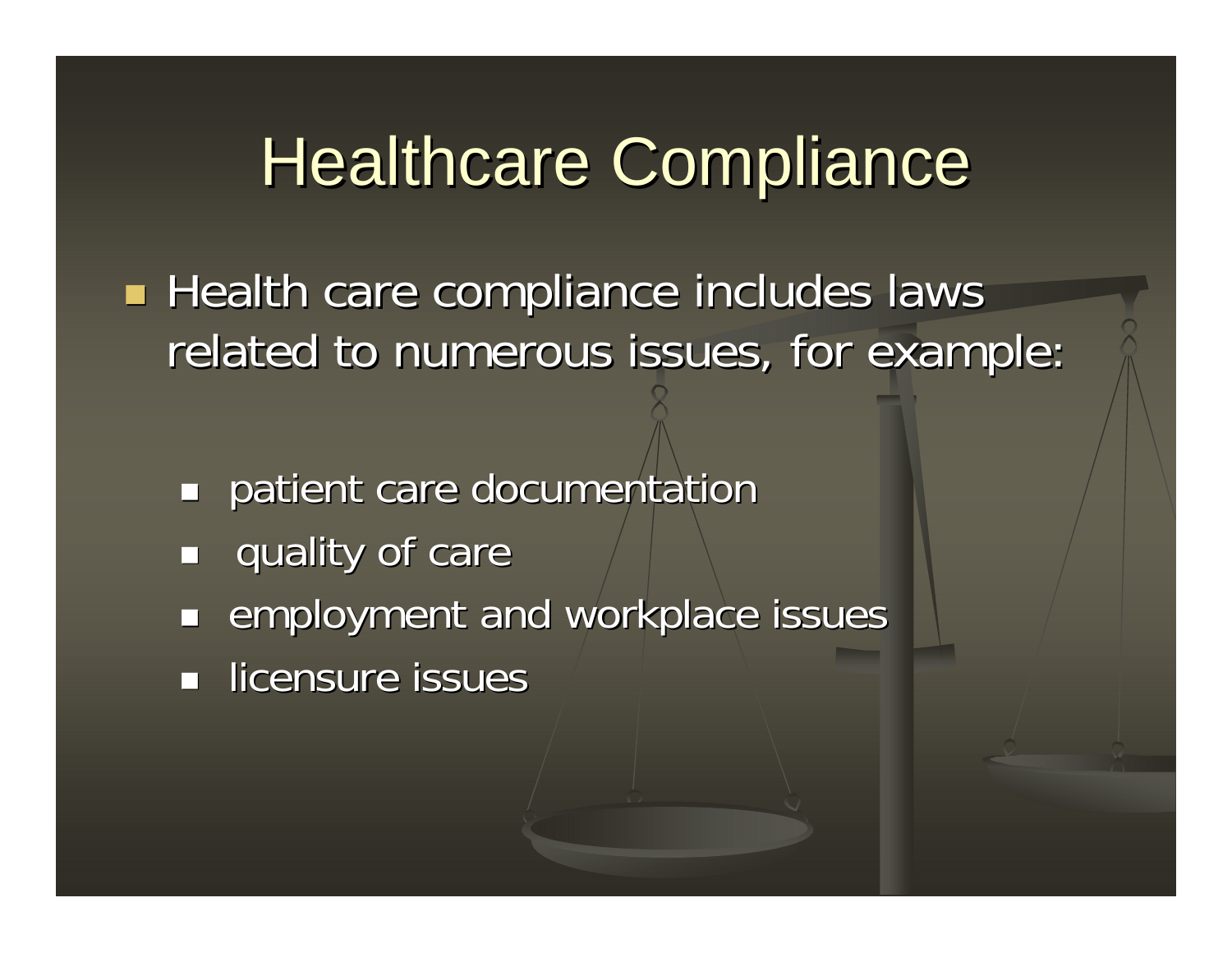#### **Role of Compliance**

**Service Service E** Compliance helps ensure that we all are committed to the work needed to prevent and detect violations of the law and to make corrections in our administrative, billing and operational procedures. billing and operational procedures.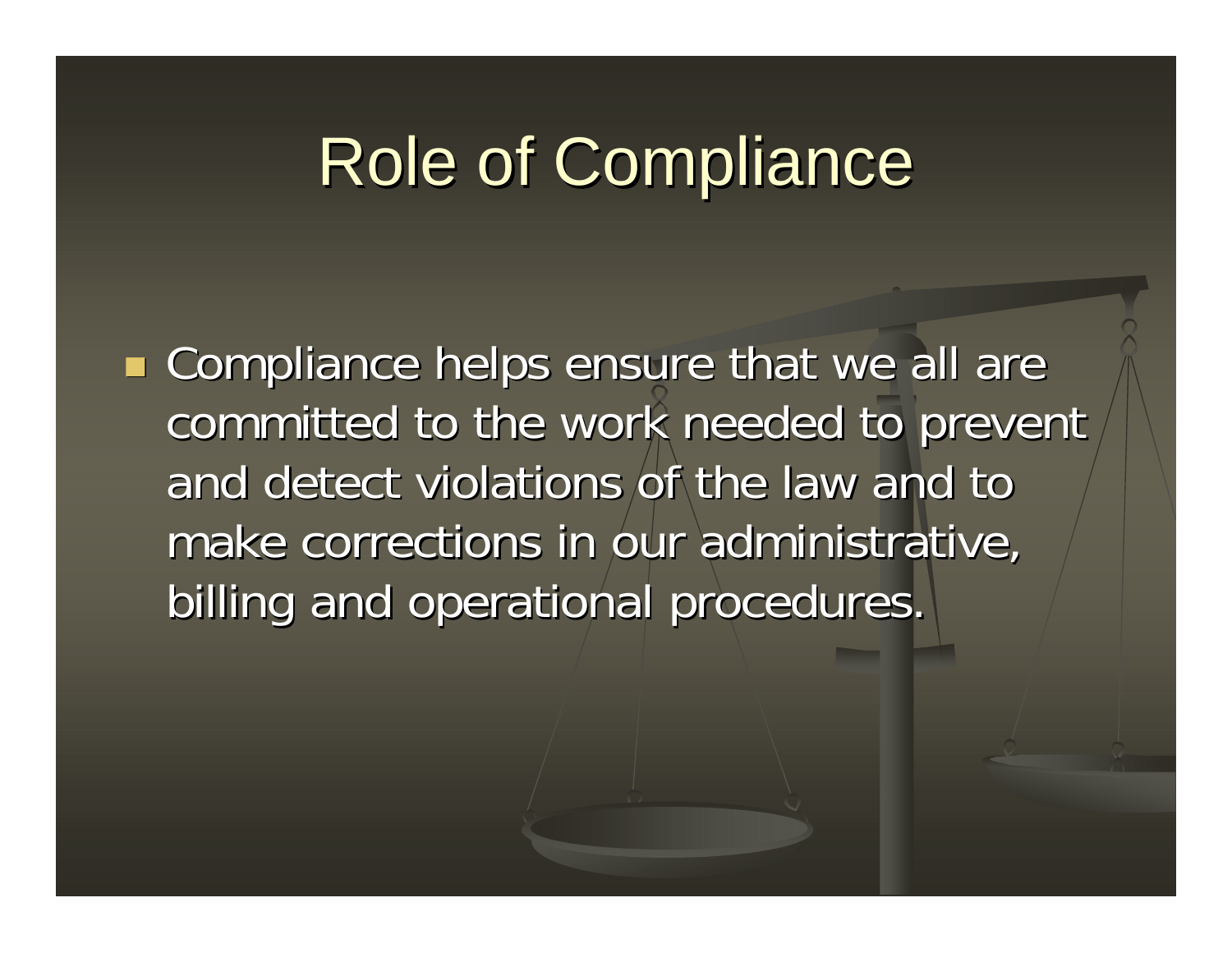Some perspective regarding Medicare Expenses

**E** Cost \$1.8 billion in 1965

**Cost \$368 billion in 2007** 

■ Consumes 1 in 4 Federal Tax dollars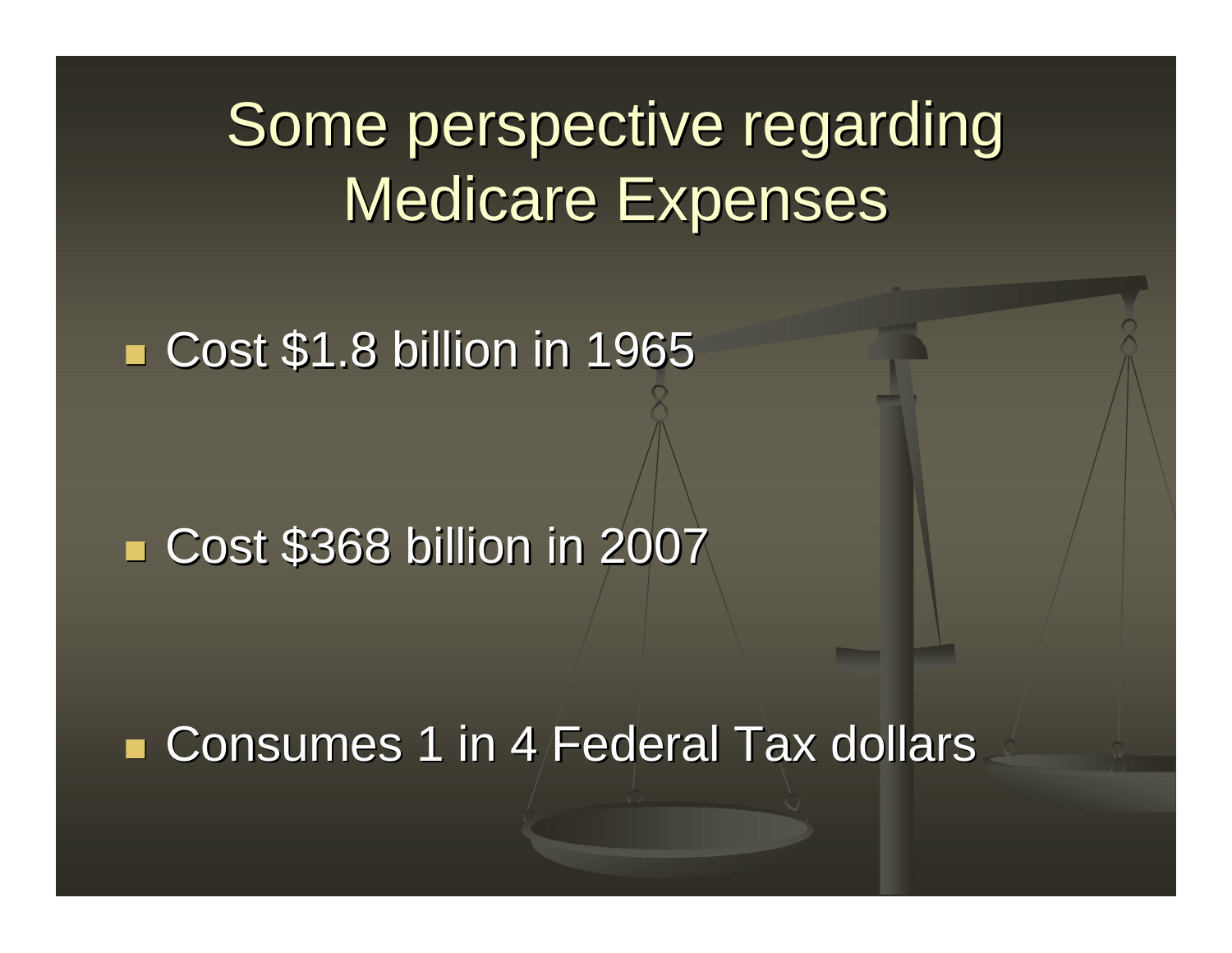#### Medicare Integrity Program

a<br>Ma  $\blacksquare$  The Medicare Integrity Program (MIP) was established in 1996 as part of the Health Insurance Portability and Accountability Act (HIPAA)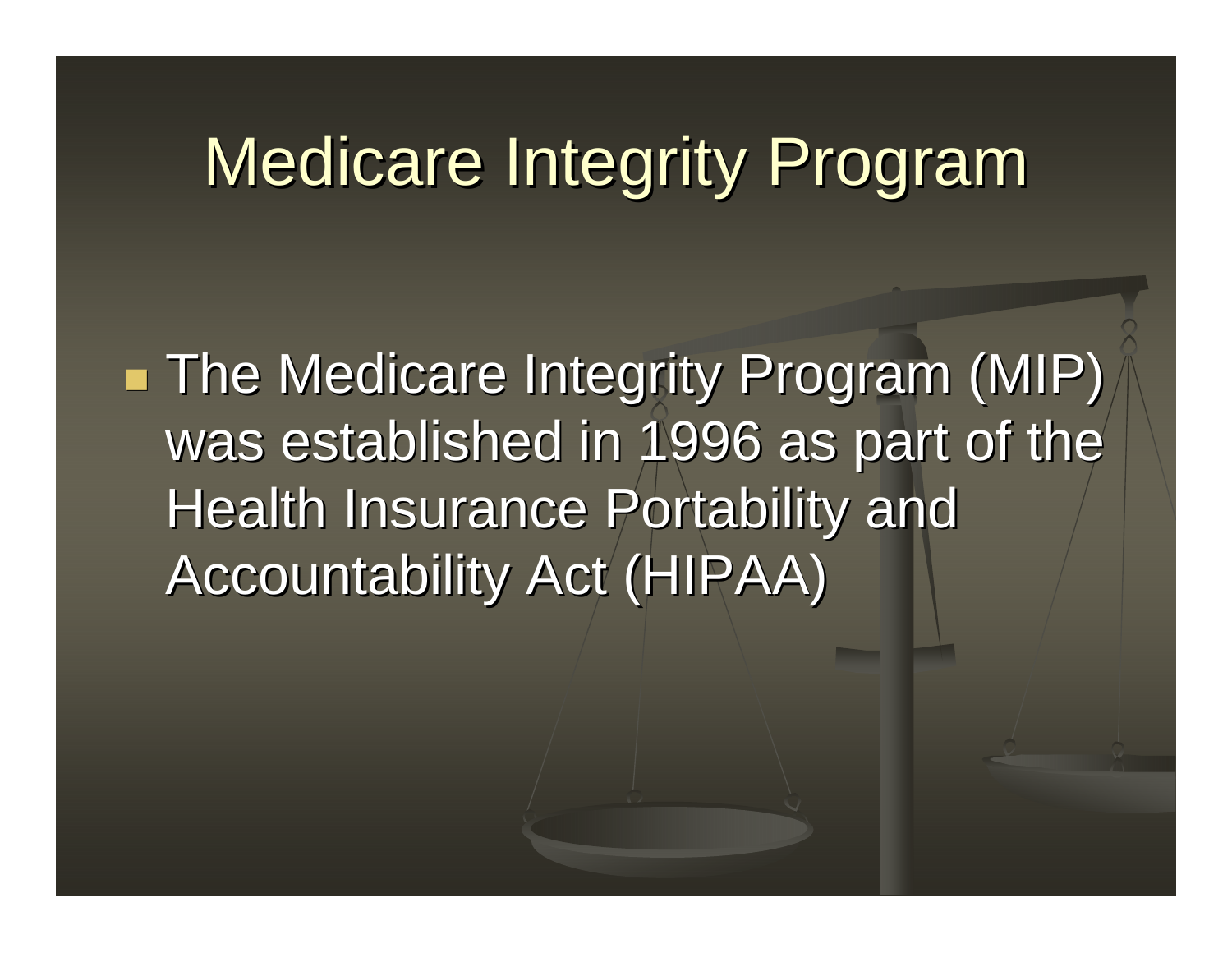## **Medicare Integrity Program**

 Goal:  $\mathcal{L}_{\mathcal{A}}$  $\blacksquare$  Pay the right amount

 $\mathcal{L}_{\mathcal{A}}$  $\blacksquare$  To the right provider or supplier

 $\mathcal{L}_{\mathcal{A}}$  $\blacksquare$  For the right service

 $\blacksquare$  To the right beneficiary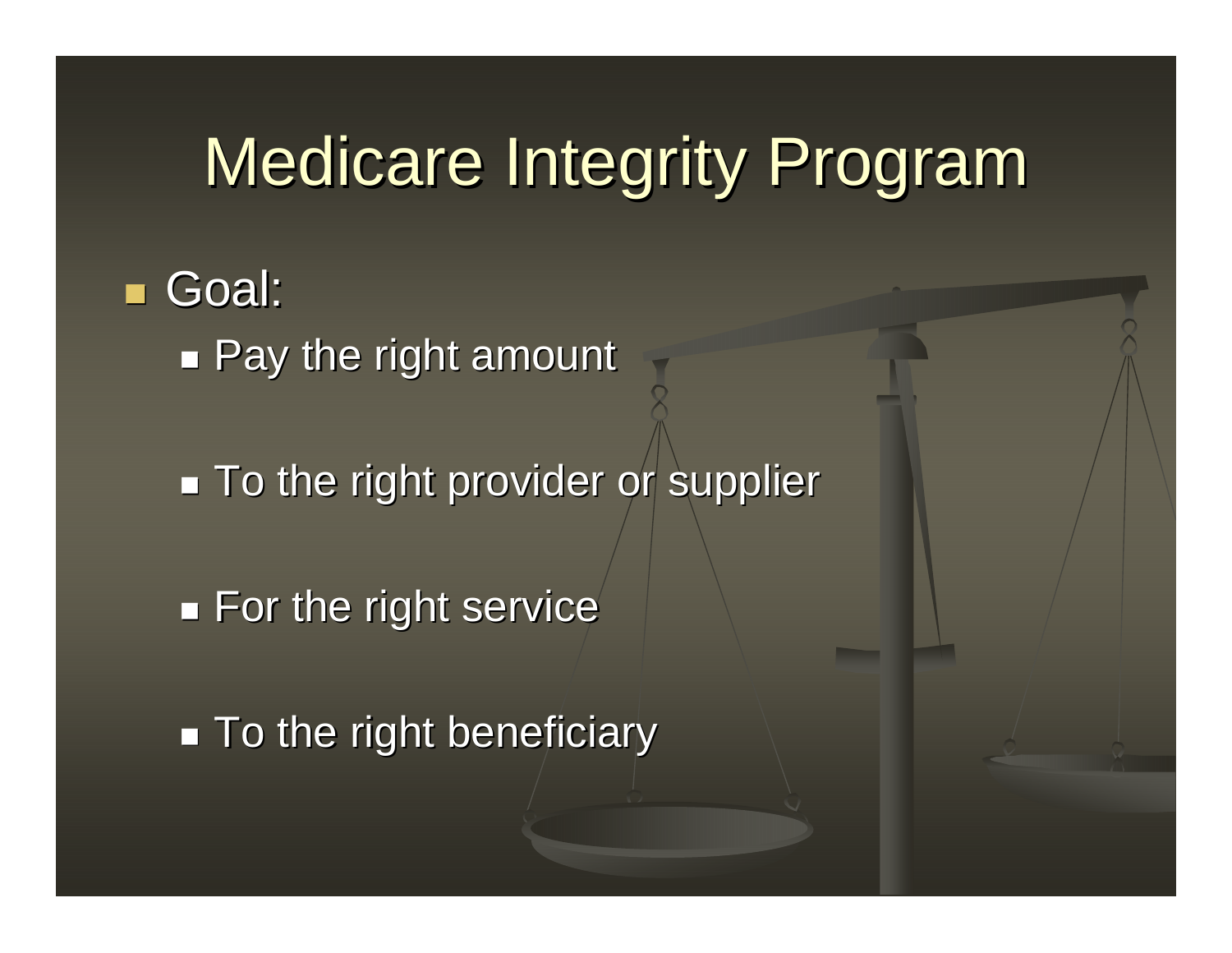#### Medicare Claims Review Program

a<br>Ma **Implemented 1996 to reduce** payment errors by identifying and addressing billing errors concerning coverage and coding by providers.

(Source: Medicare Claim Review Programs, CMS October 2008)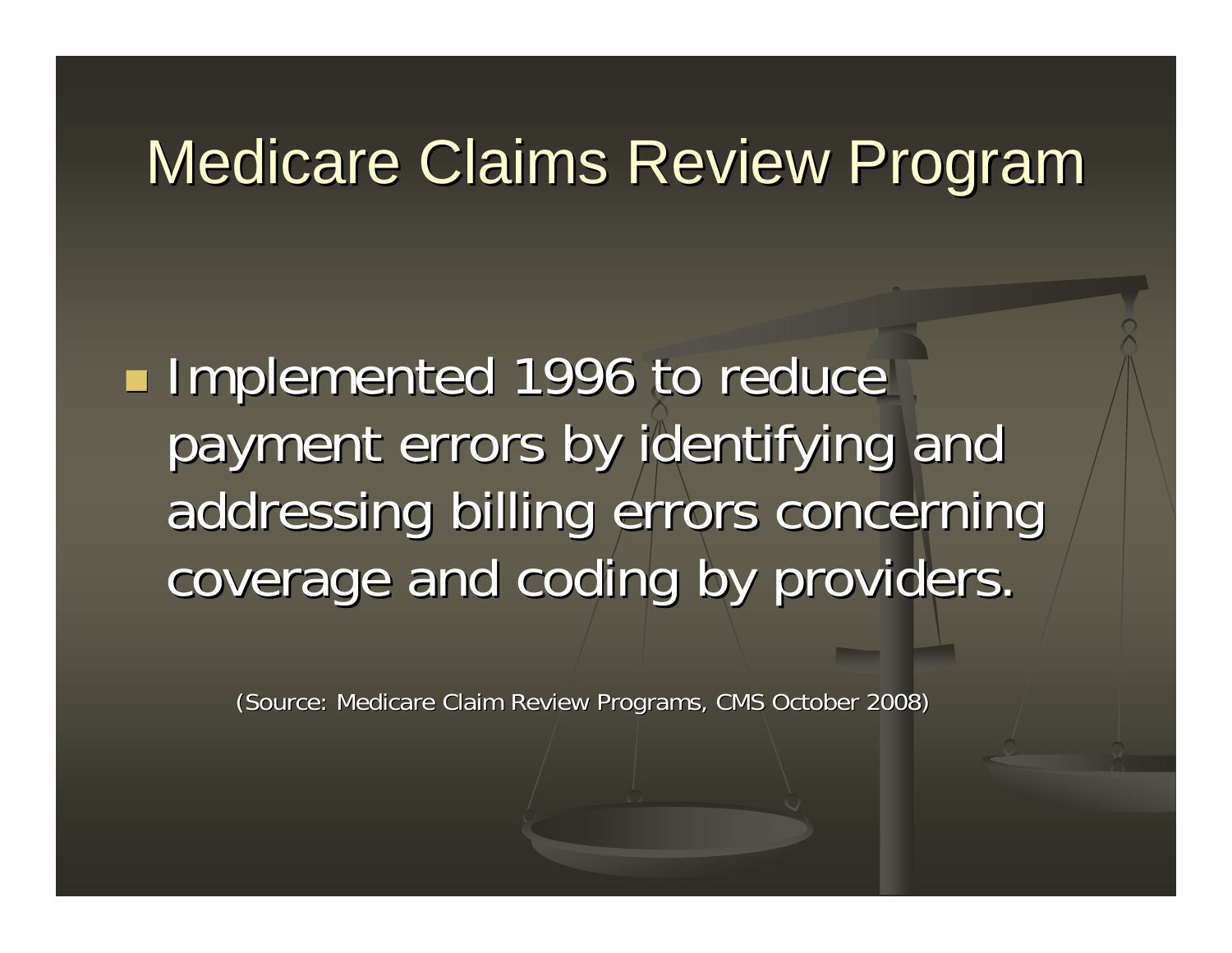#### **Medicare Claims Review**

Т. **The Improper Medicare FFS Payments Report** May 2008 showed that " 3.7% of Medicare dollars paid did not comply with one or more Medicare coverage, coding, billing or payment rules"

Т. **This equates to \$10.2 billion annually** 

(Source: Medicare Claim Review Programs, CMS October 2008)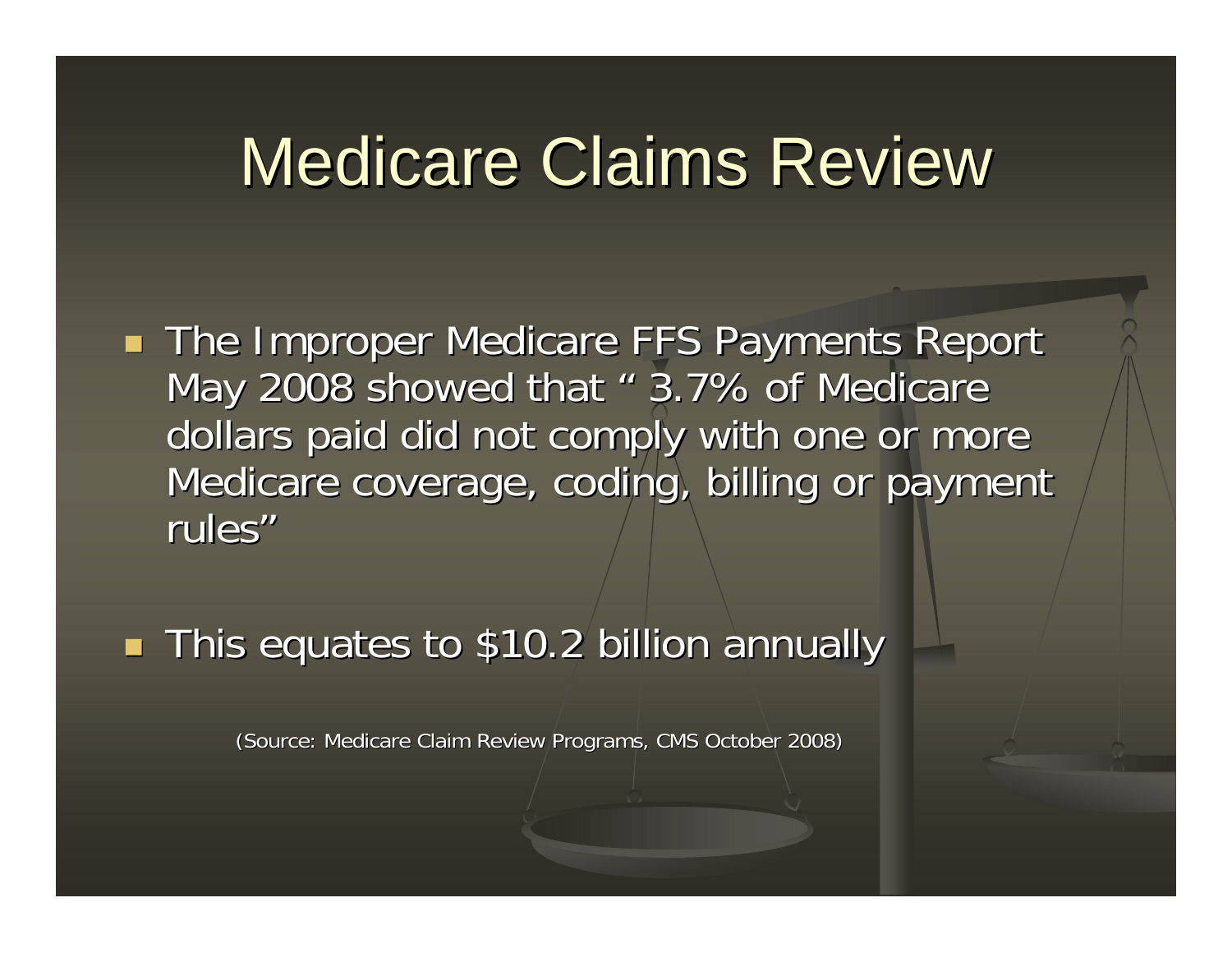## Medicare Contractors conducting **Claims Reviews**

**E** Carriers, Fiscal Intermediaries (FIs), Medicare Administrative Contractors (MACs) conduct reviews

Т. **Program Safeguard Contractors (PSCs) are** responsible for identifying cases of suspected fraud and taking corrective actions

Source: CMS Medicare Claims Review Programs: MR,NCCI Edits, MUEs, CERT and RAC October 2008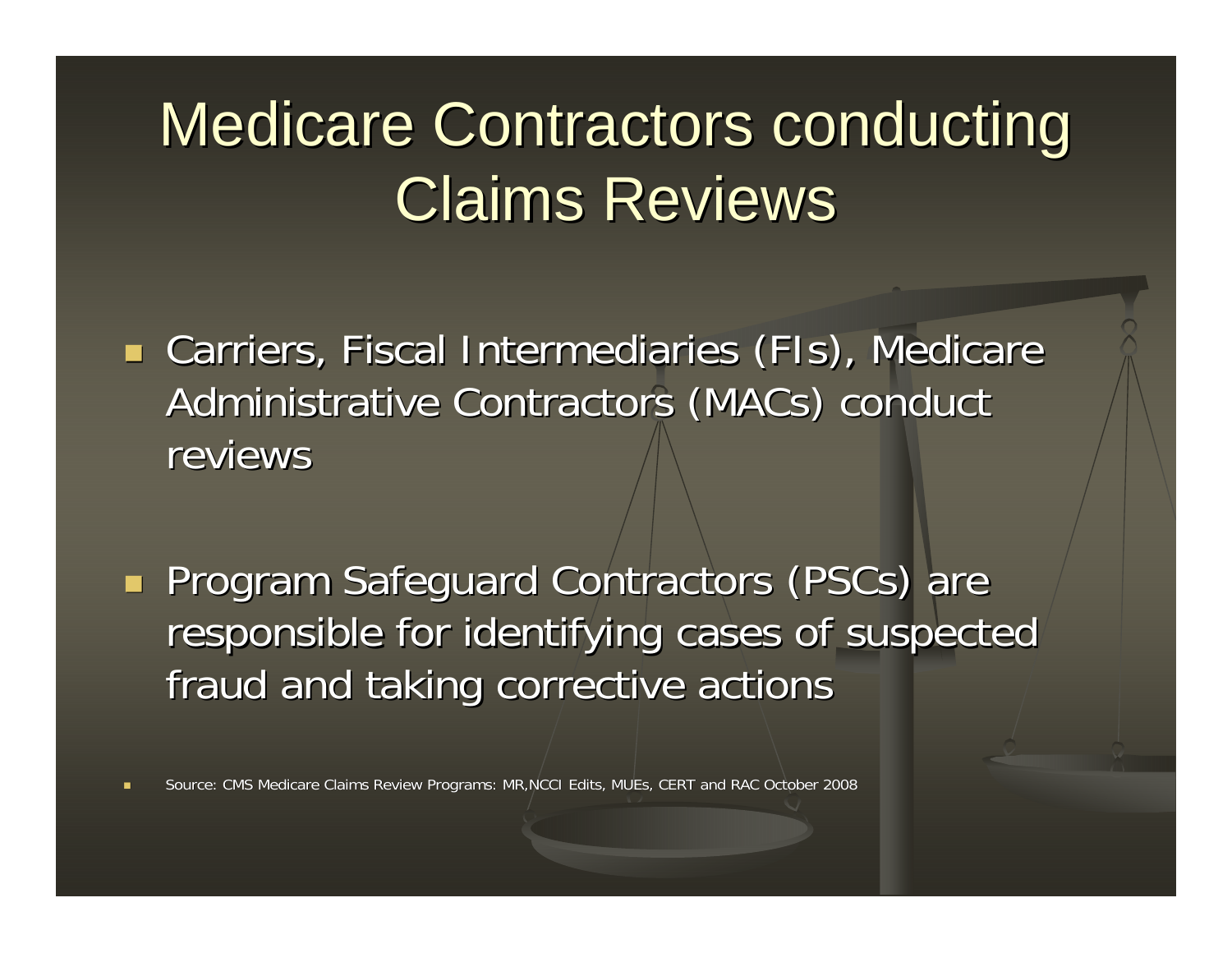## Medicare Claims Review Audits

#### **Pre-payment National Correct National Correct Coding Initiatives** (CCI) edits (CCI) edits

 $\blacksquare$  Medically Unlikely Edits (MUE)

Т. **Post-payment**  $\blacksquare$  Comprehensive Error Rate Testing (CERT)

> $\overline{\phantom{0}}$ **Recovery Audit** Contractor (RAC)

**E** Carrier/FI/MAC Review

**E** Carrier/FI/MAC Medical Review

Source: CMS Medicare Claims Review Programs: MR,NCCI Edits, MUEs, CERT and RAC October 2008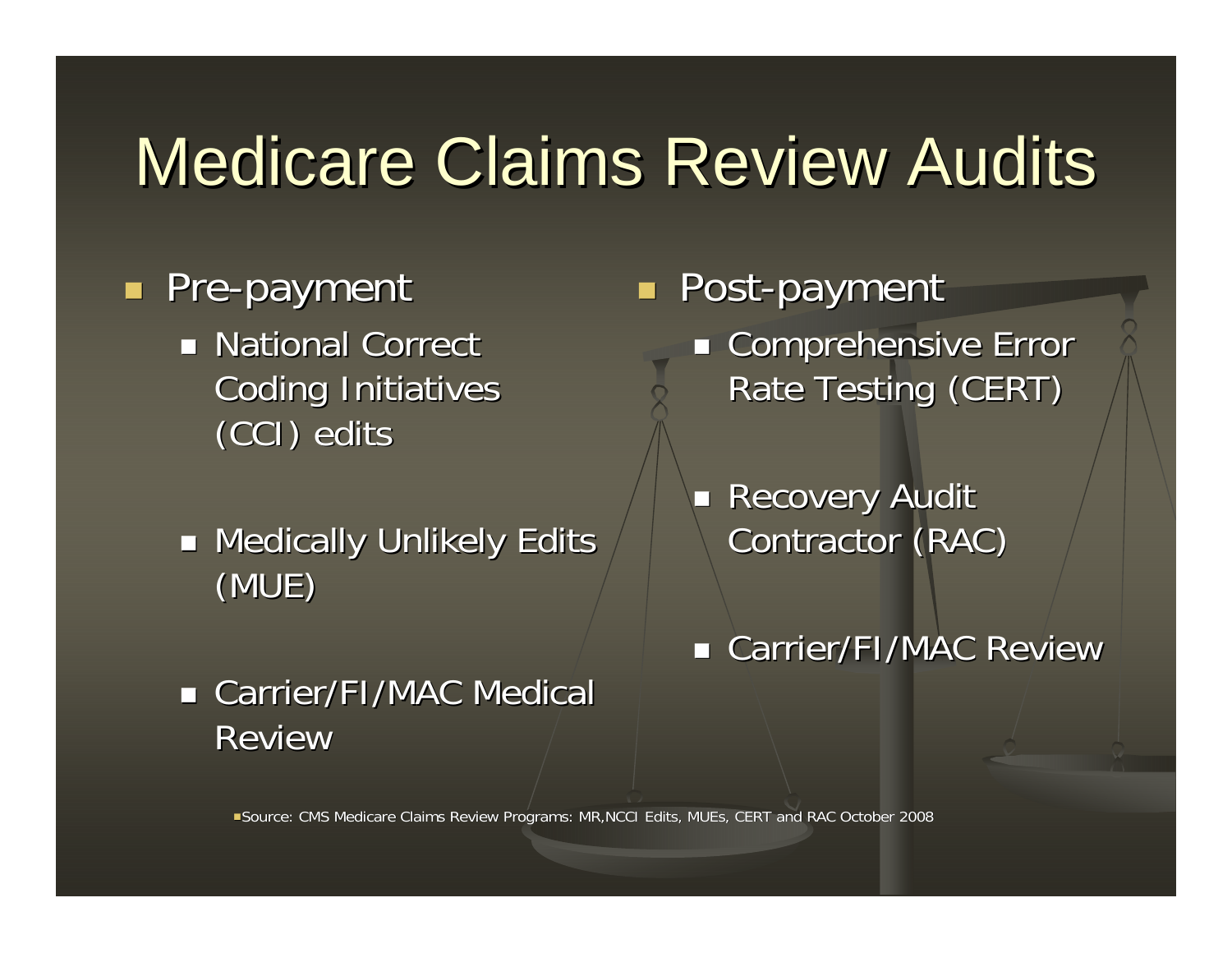#### What is Healthcare Fraud?

a<br>Ma **E** "knowingly and willfully executing or attempting to execute, a scheme or artifice to defraud any health care benefit program"

 $\mathbb{Z}^2$ Source: Title 18, U.S.C. §1347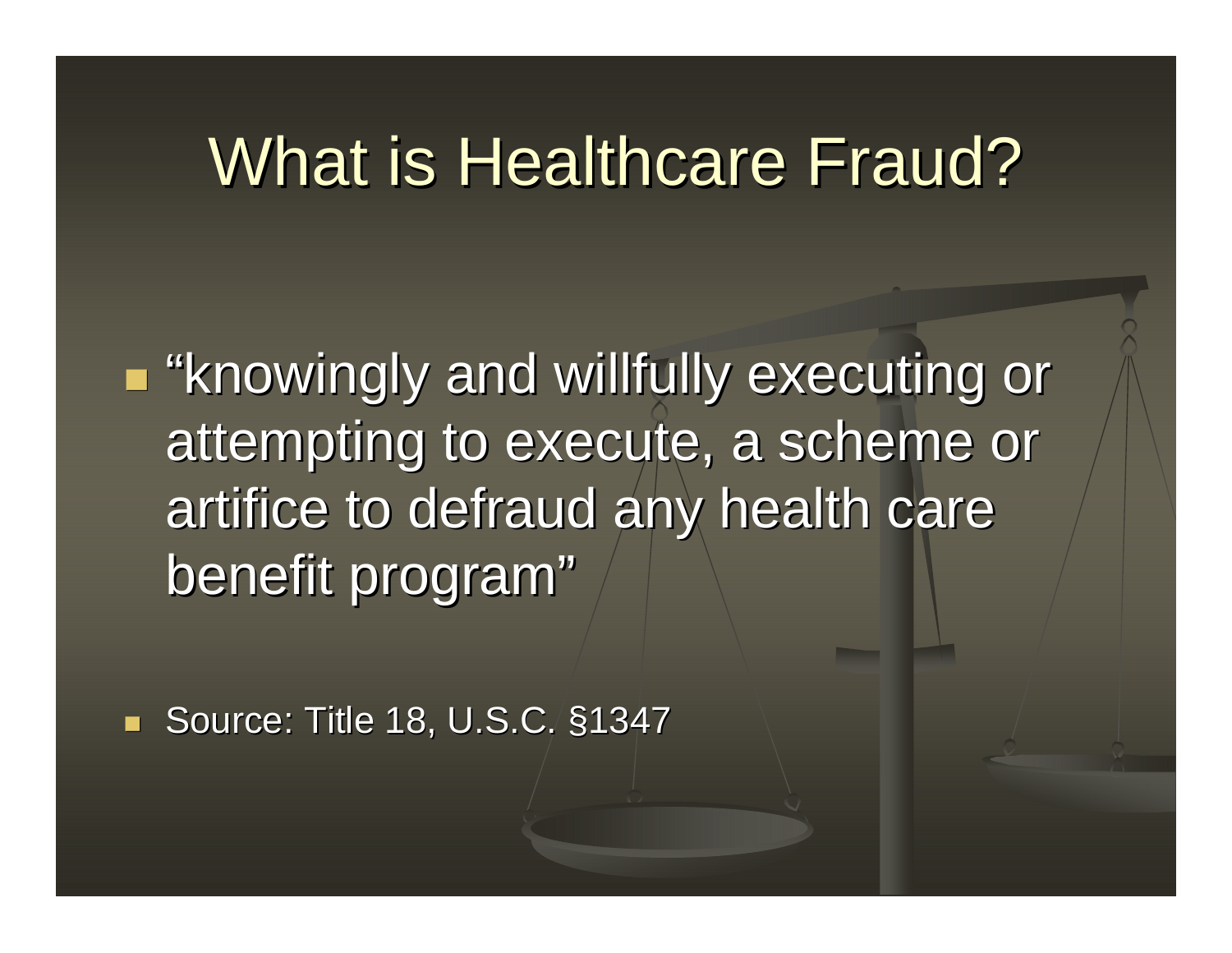#### Medicare Fraud

Т. **560 billion annually due to fraud** 

**To put the \$60 billion in fraud in perspective,** Medicare loses seven times as much money in<br>fraud every year than the combined profits of the<br>14 health insurance companies on the Fortune<br>500."

Source: money.cnn.com/magazines/fortune/fortune500/2009/industries/223/index.html.)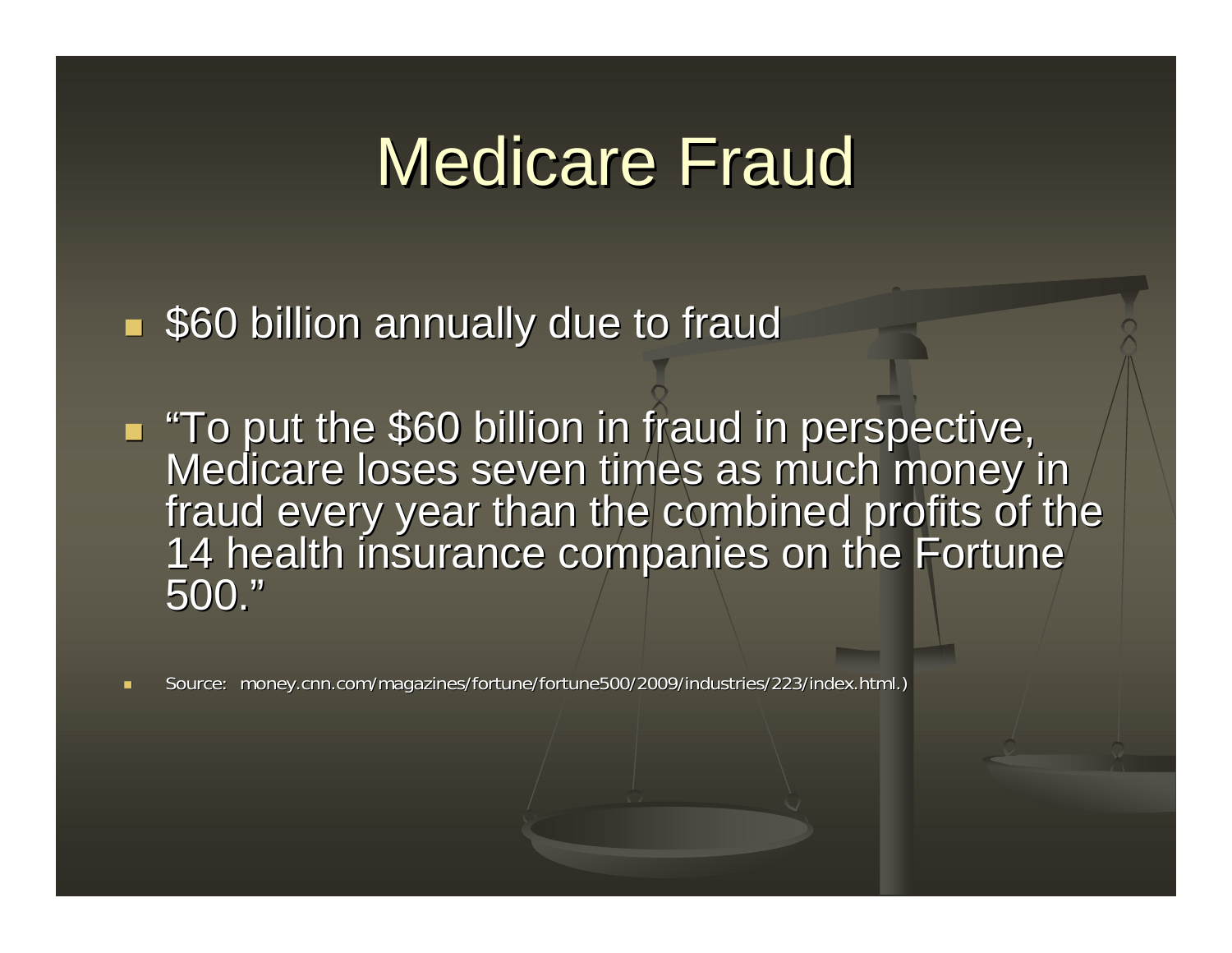#### Medicare Fraud Enforcement

**s** \$311 million for healthcare fraud enforcement in 2010

**Antifraud efforts return \$4 to the Medicare** Trust Fund for every \$1 spent

Since 2007 OIG has recovered \$240 million in South Florida and Los Angeles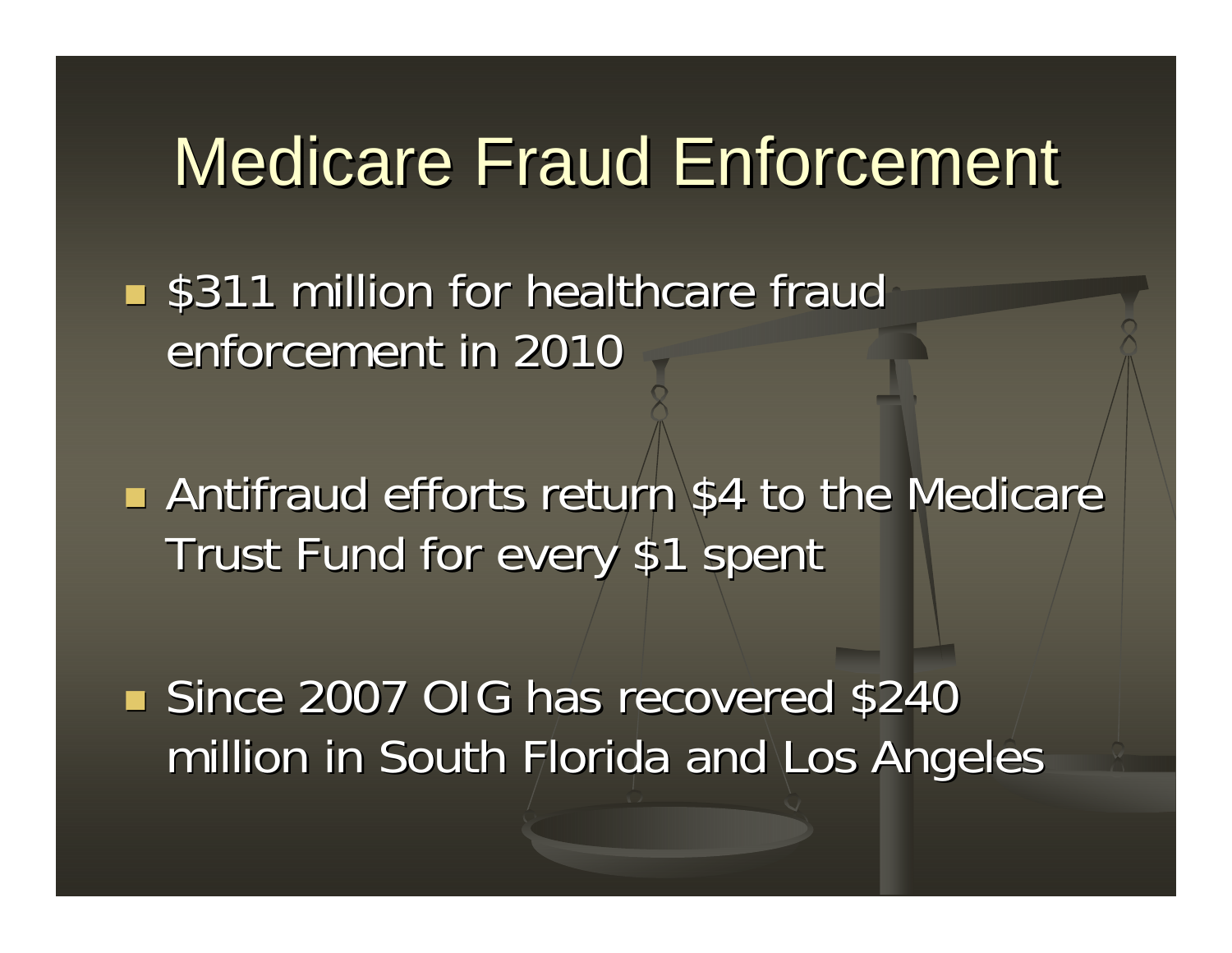## Government Agencies involved in **Fraud Investigations**

- П Office of the Inspector General (OIG)
- ш Federal Bureau of Investigation (FBI)
- $\blacksquare$ **State Medicaid Fraud Control Units**
- $\blacksquare$ **Fiscal Intermediaries/Carriers/MACs**
- п Medicaid Integrity Program Contractors (MICs)
- П **State Survey and Certification Agencies**
- п Office of Civil Rights (HIPAA)
- П ■ Recovery Audit Contractors (RACs)
- п **Healthcare Fraud Prevention and Enforcement Action** Team (HEAT)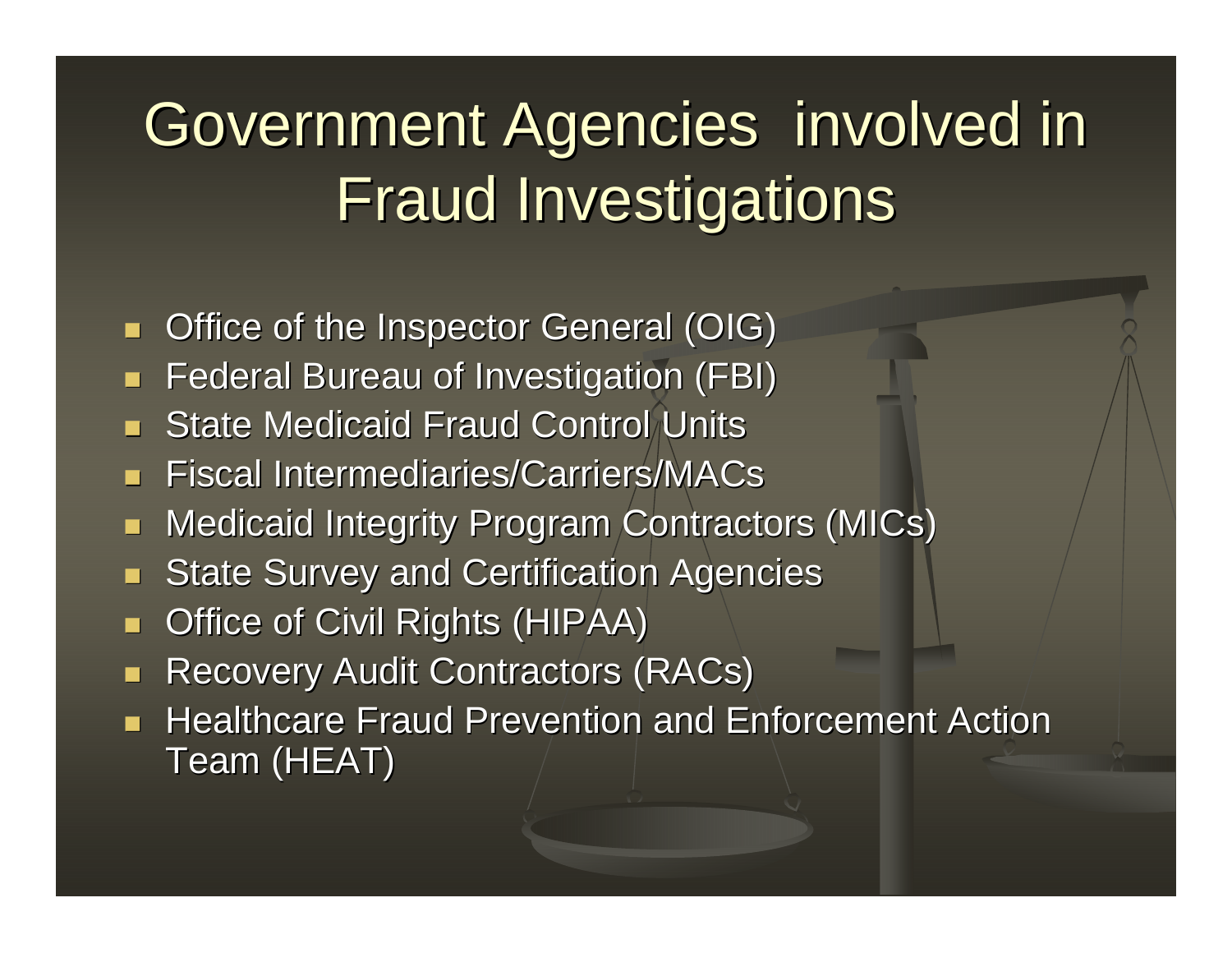### **False Claims Act**

#### Т. **Example 21 Criminal and Civil penalties** ■ Fines Prison

Т. **E** "Knowingly make a false claim"

Т. **Treble damages** 

**55,000-\$10,000 per false claim**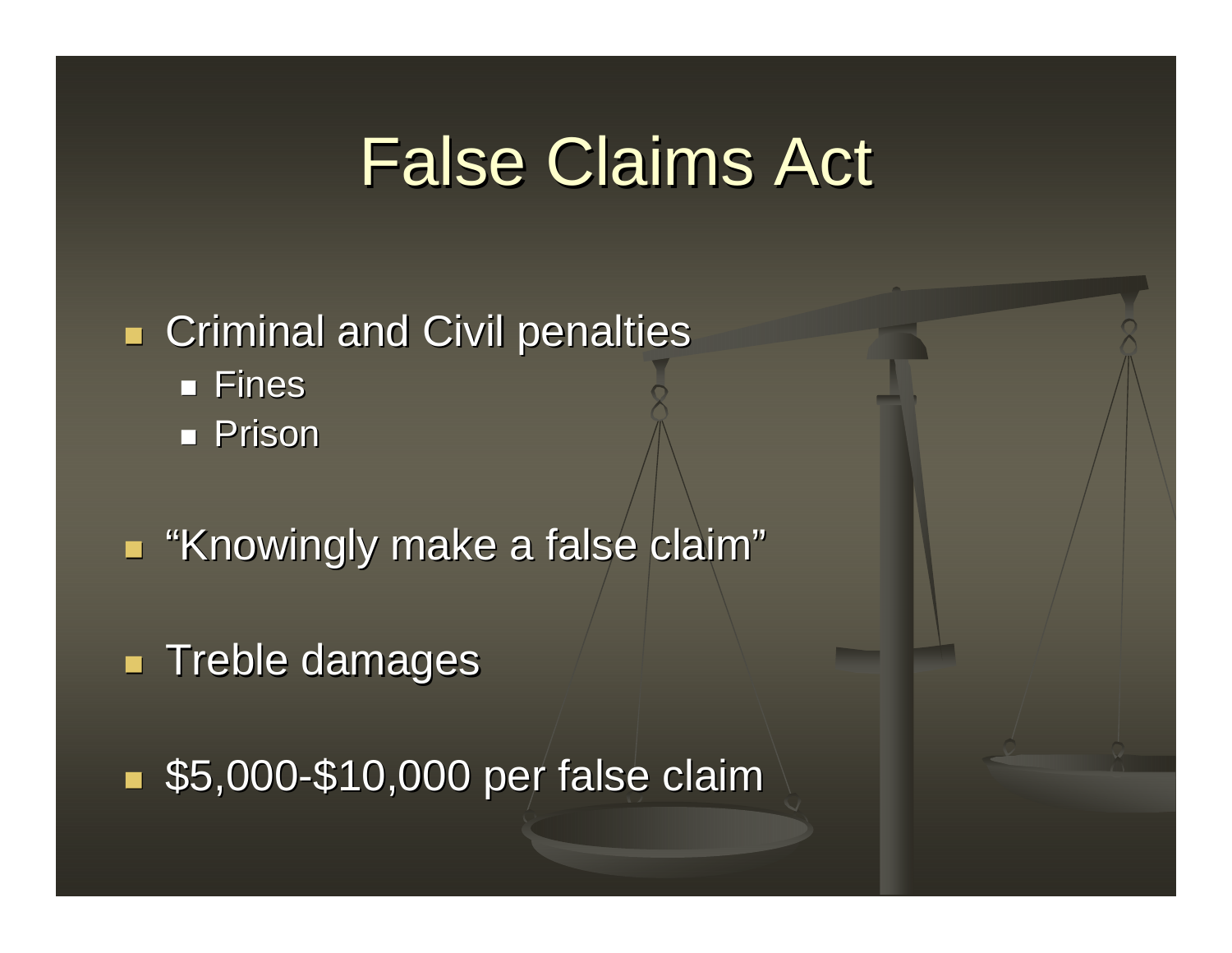## "Knowingly" means:

Has actual knowledge of falsity of information in the claim

**Example 13 Acts in deliberate ignorance of the truth or** falsity of the information in a claim

e<br>S **Example 2 Figure 10 Fearth of the truth or Acts in reckless disregard of the truth or** falsity of the information in a claim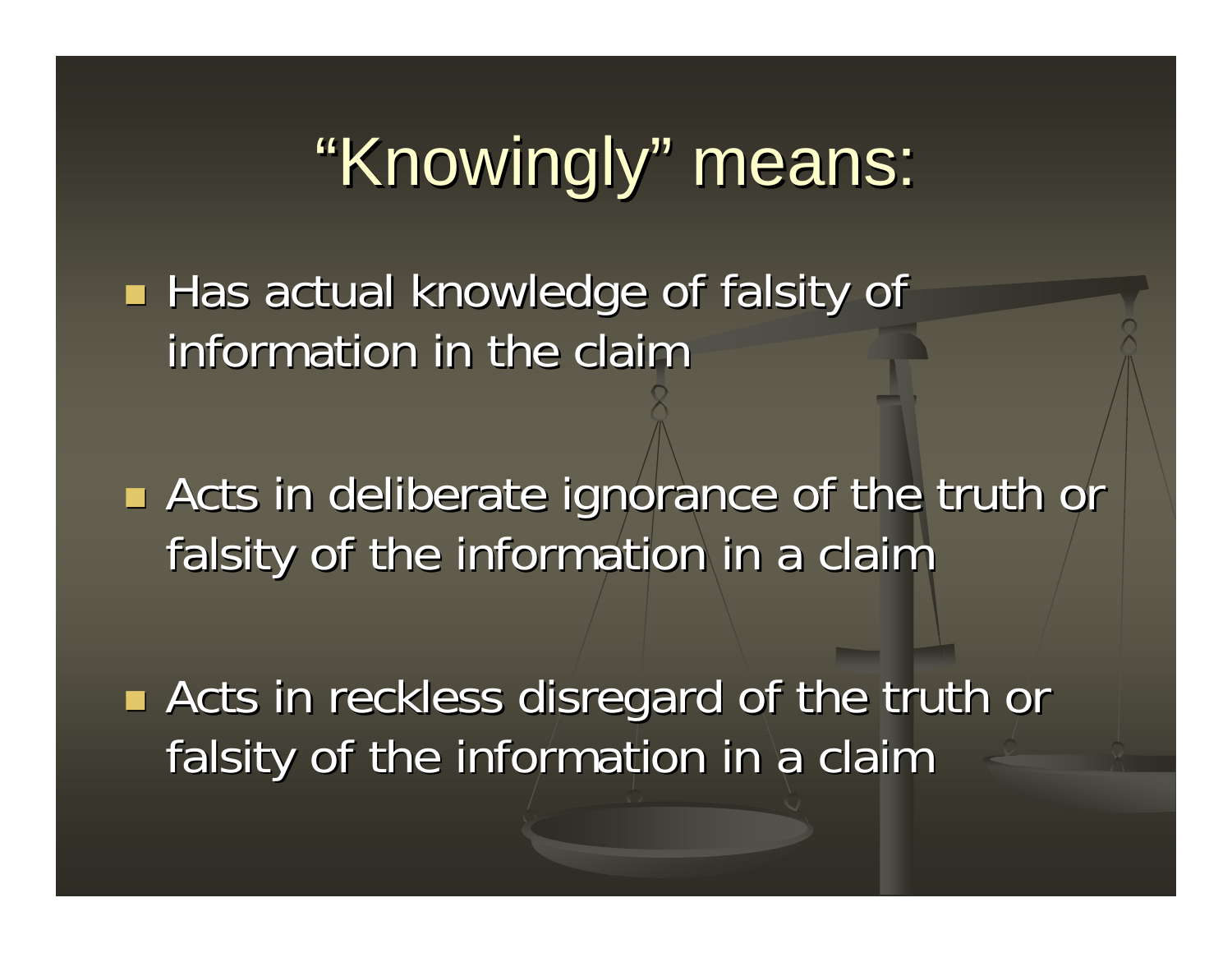#### Examples of Healthcare Fraud

- Т. **Billing for services not rendered (includes billing for services not rendered (includes billing** Medicare for appointments that patients failed to keep)
- $\blacksquare$  Completing certificates of medical necessity for patients not personally and professionally known by the provider
- Т.  $\blacksquare$  Billing separately for services that should be single service (unbundling)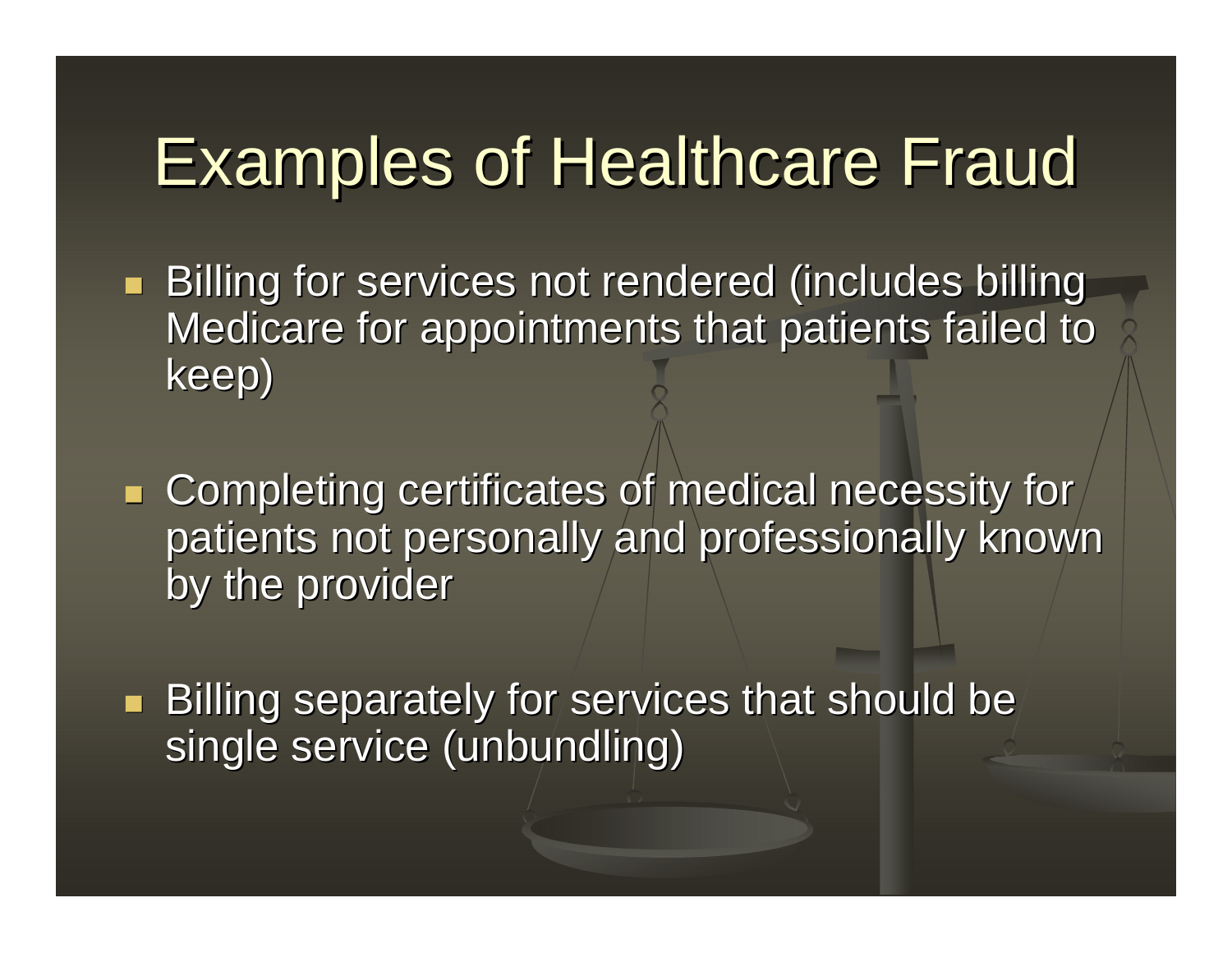#### Examples of Healthcare Fraud

Т. **Incorrect reporting of diagnoses or procedures** to maximize payments

Т. **Billing that appears to be duplicate (billing both** Medicare and the Beneficiary, or another insurer for the same service)

Т. **Billing for "gang visits" (provider billing for 20 Billing for 20** nursing home visits without furnishing any specific service to individual patients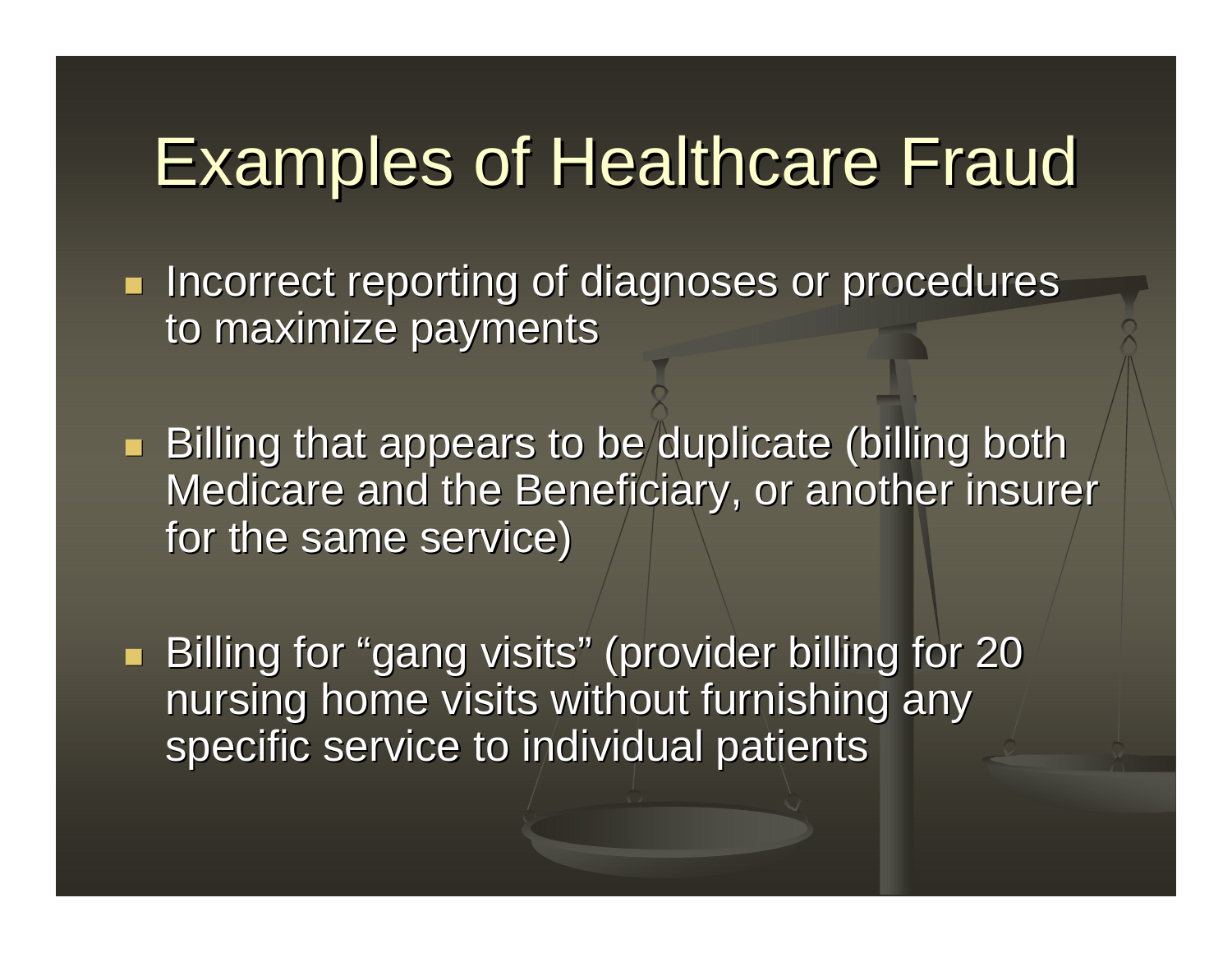#### What is Abuse?

- Т. **Practices that result in unnecessary costs to** Medicare, for services that fail to meet professionally recognized standards of care or professionally recognized standards of care or services that are not medically necessary
- Т. Payment for items or services when there is no Payment for items or services when there is no legal entitlement and the provider has not knowingly and or intentionally misrepresented knowingly and or intentionally misrepresented facts to obtain payment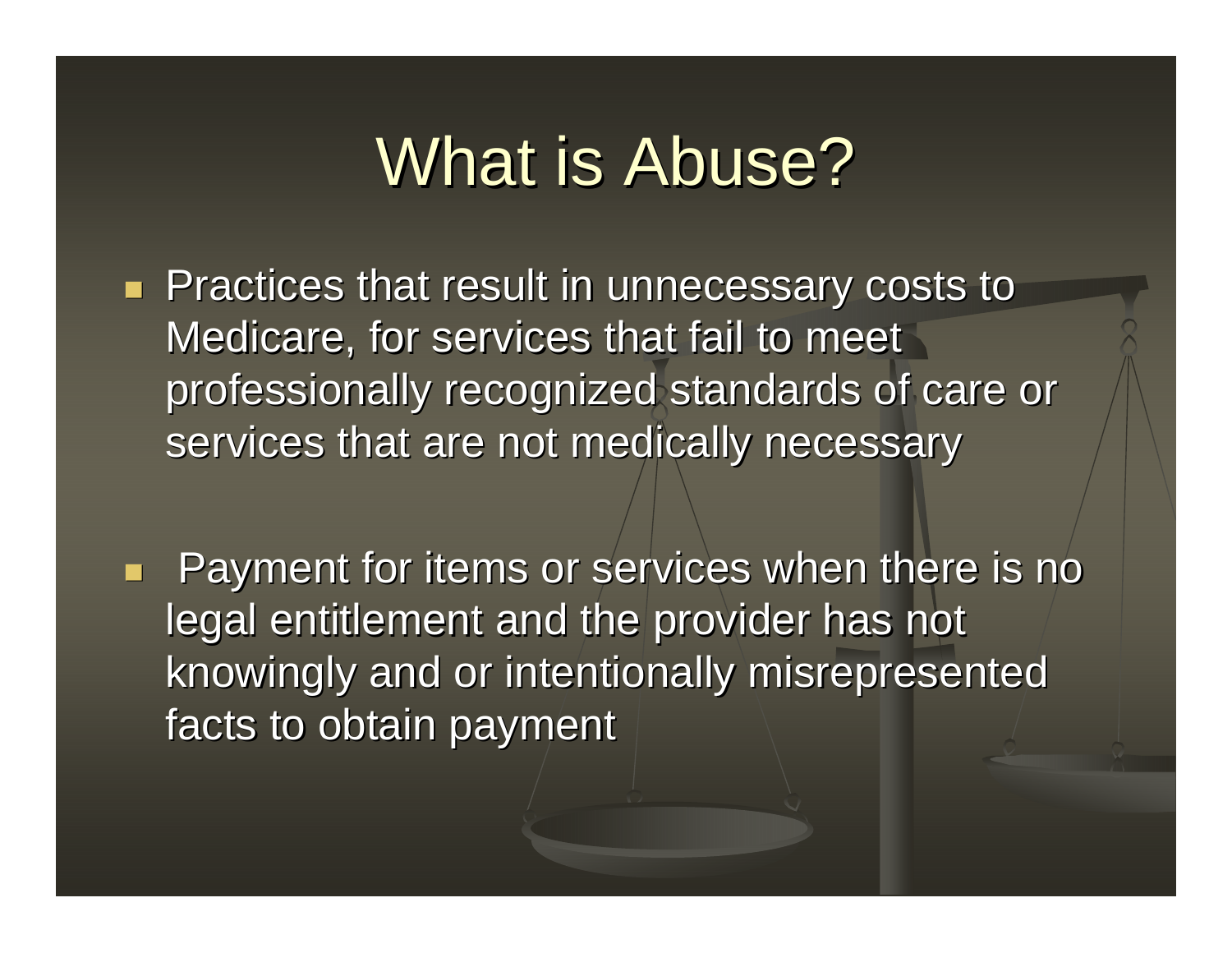#### **Examples of Abuse**

- **Charging in excess for services or supplies**
- **Providing medically unnecessary services**
- **Routine waiver of deductibles and co-insurance**
- **Submitting bills to Medicare that are the** responsibility of other insures under the MSP provision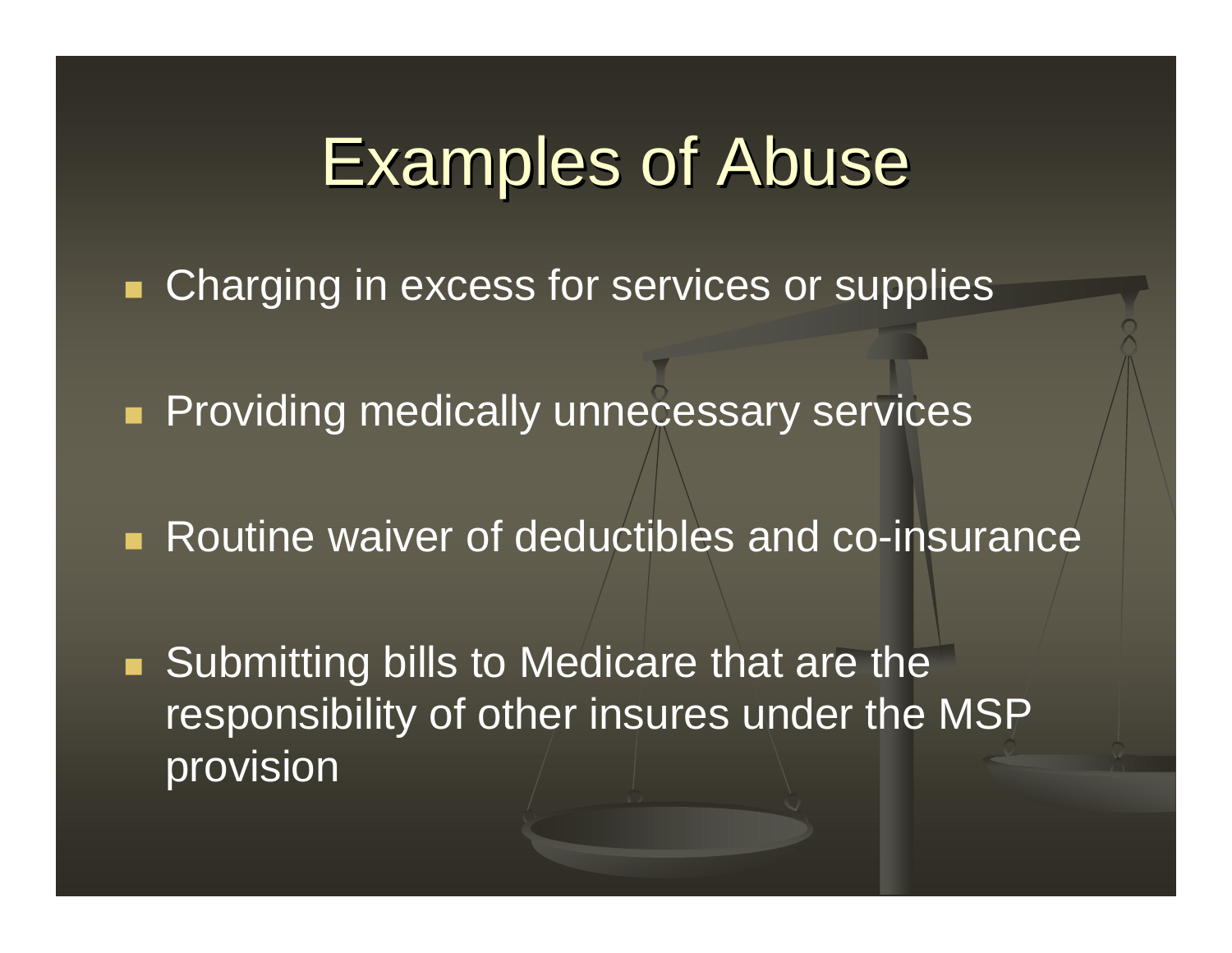#### Difference between Fraud and **Abuse**

- Т.  $\blacksquare$  Fraud is committed knowingly, willfully and intentionally
- **Abuse is not a result of "intent"**

**However, under certain circumstances, abuse** may develop into fraud if there is evidence that the subject was knowingly and willfully conducting an abusive practice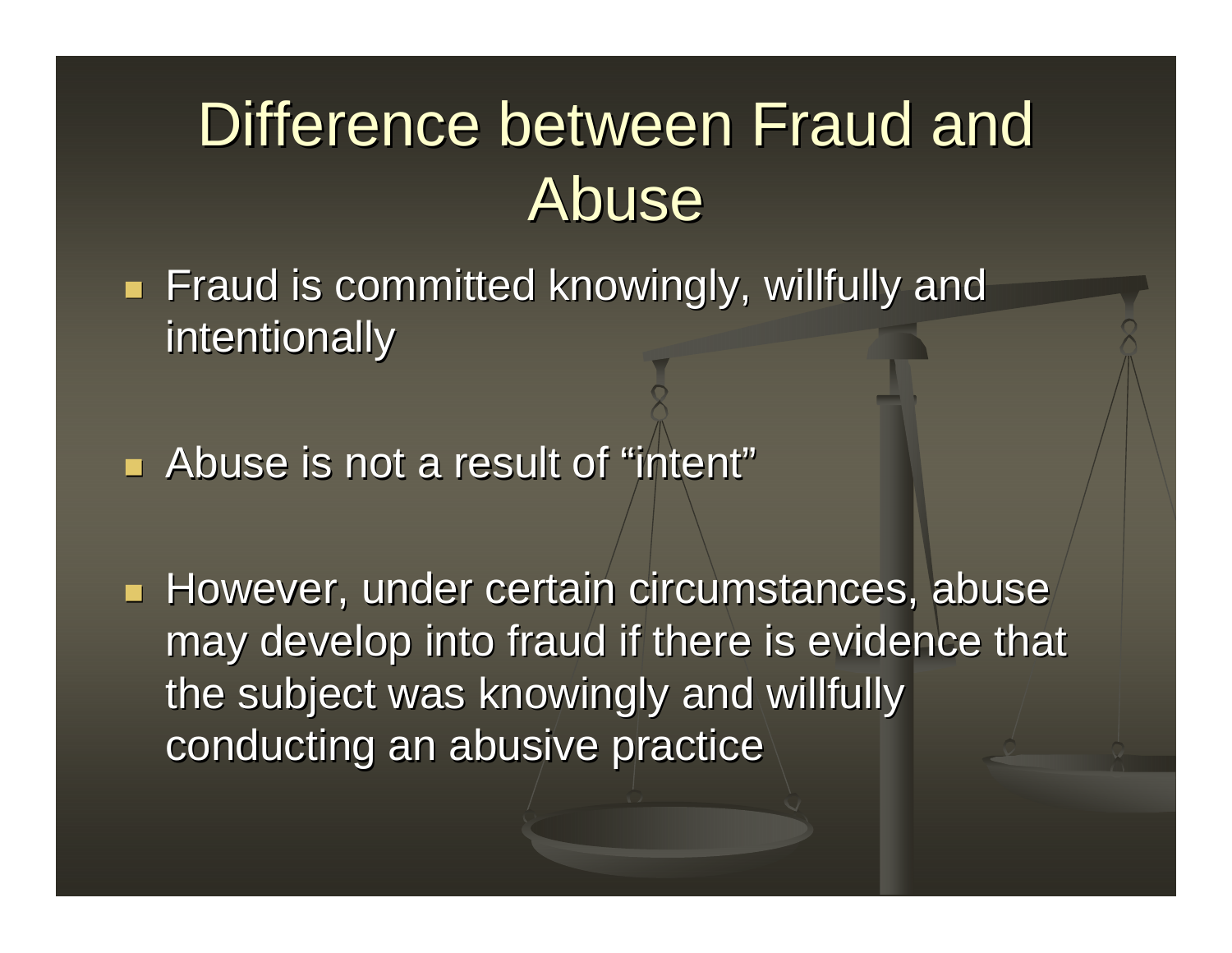#### Anti-Kickback Statute

#### **Remuneration**

- $\blacksquare$  Offering or receiving payment for referrals
- $\blacksquare$  Money, meals, trips, equipment, space
- **Direct or Indirect Direct**

#### **Penalties**

- $\blacksquare$  Criminal Statute
- **525,000 per violation**
- $\blacksquare$  Imprisonment up to five years
- $\blacksquare$  Exclusion from Federal Healthcare Programs
- $\blacksquare$  Giver and Receiver Liable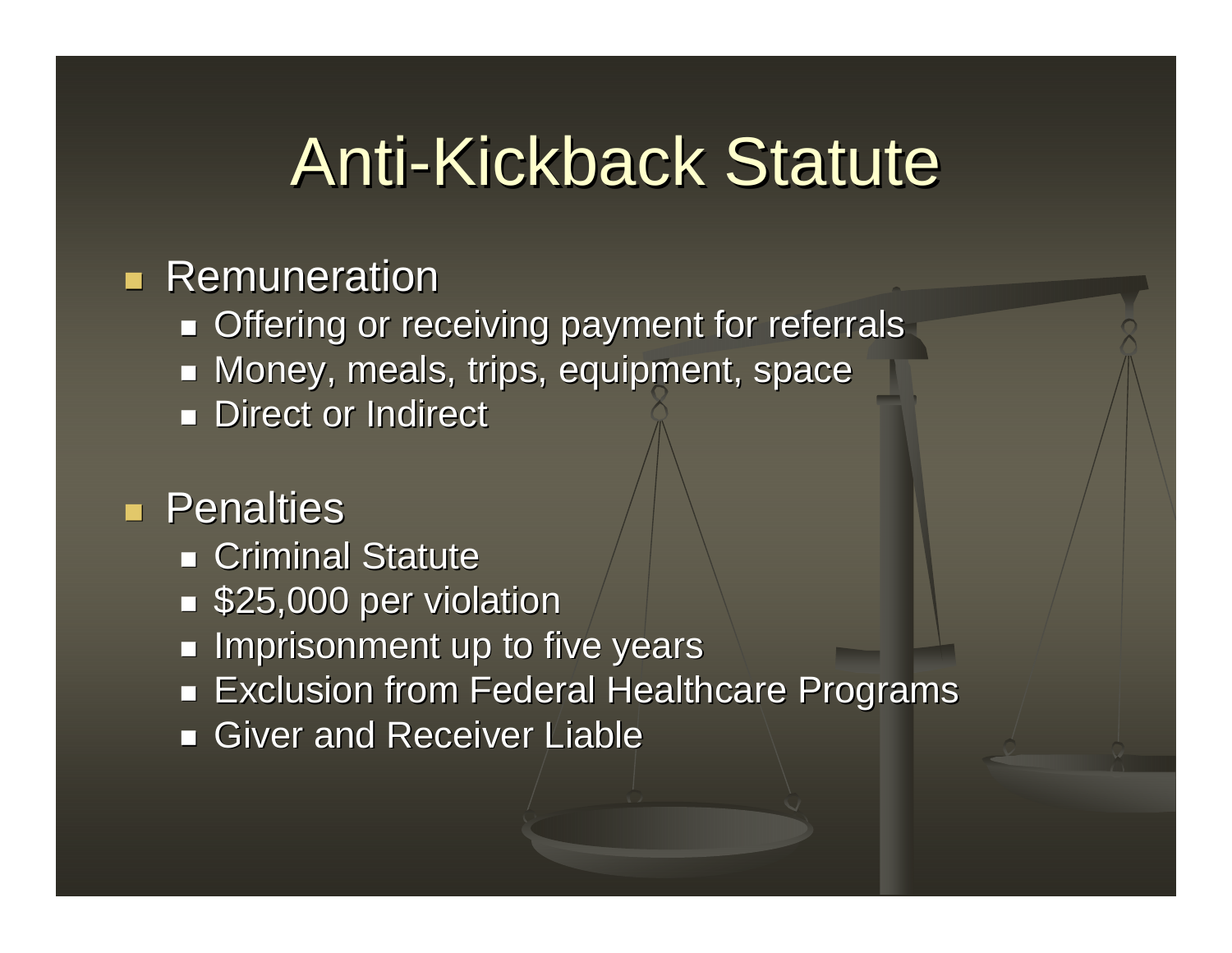#### **Anti-Kickback Statute Violation Example:** Routine Waiver of Deductibles and Co-pays

#### $\mathbf{r}$ **The OIG's perspective: The OIG's perspective:**

"A provider, practitioner or supplier who routinely "A provider, practitioner or supplier who routinely waives Medicare copayments or deductibles is misstating its actual charge. For example, if a supplier claims that its charge for a piece of equipment is \$100, but routinely waives the copayment, the actual charge is \$80. Medicare should be paying 80 percent of \$80 (or \$64), rather than 80 percent of \$100 (or \$80). As a result of the supplier's misrepresentation, the Medicare program is paying \$16 more than it should for this item."

Source : http://www.oig.hhs.gov/fraud/docs/alertsandbulletins/121994.html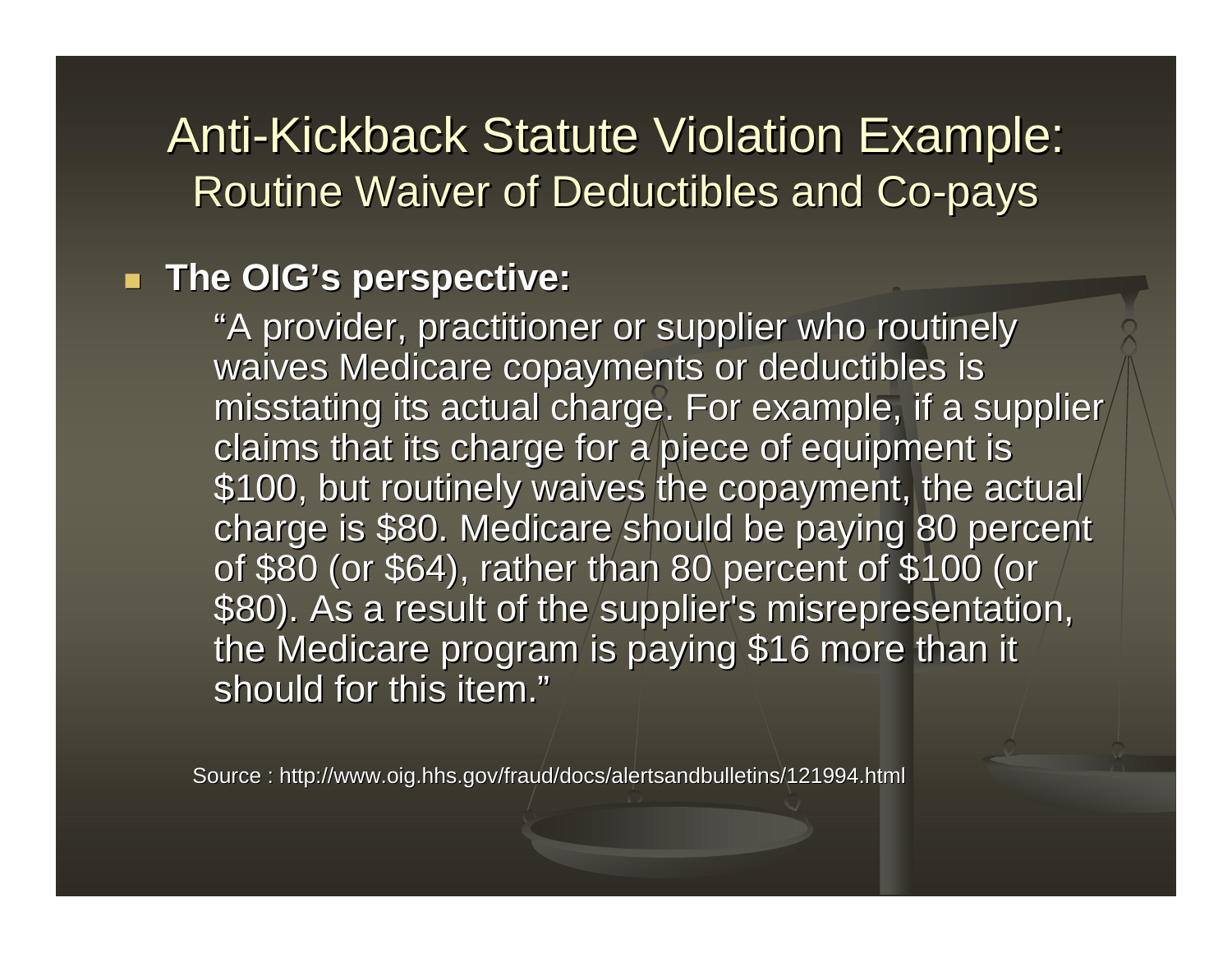#### Anti-Kickback Statute Violation Example: Routine Waiver of Deductibles and Co-pays (cont.)

#### **The OIG's perspective: The OIG's perspective:**

"At first glance, it may appear that routine waiver of<br>copayments and deductibles helps Medicare<br>beneficiaries. By waiving Medicare copayments and<br>deductibles, the provider of services may claim that the<br>beneficiary incurs because they are free. Ultimately, if Medicare pays more<br>for an item or service than it should, or if it pays for<br>unnecessary items or services, there are less Medicare<br>funds available to pay for truly needed services."

Source : http://www.oig.hhs.gov/fraud/docs/alertsandbulletins/121994.html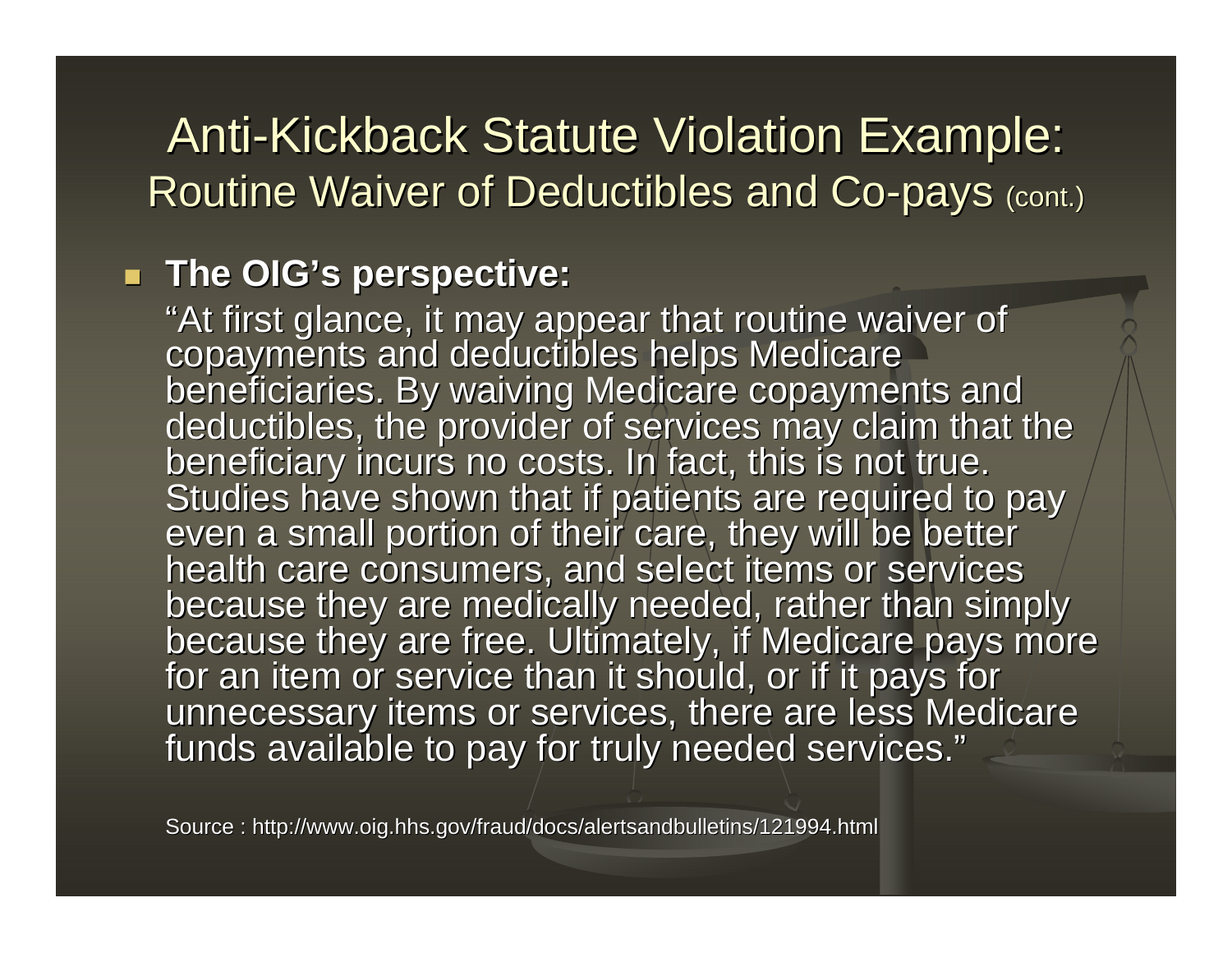#### Anti-Kickback Statute Violation Example: Routine Waiver of Deductibles and Co-pays (cont.)

Т. **Can providers ever waive co-pays and deductibles?** deductibles?

> Yes, "providers, practitioners or suppliers may forgive<br>the co-payment in consideration of a particular<br>patient's financial hardship. This hardship exception,<br>however, must not be used routinely; it should be<br>used occasion co-payments must be made."

Source : http://www.oig.hhs.gov/fraud/docs/alertsandbulletins/121994.html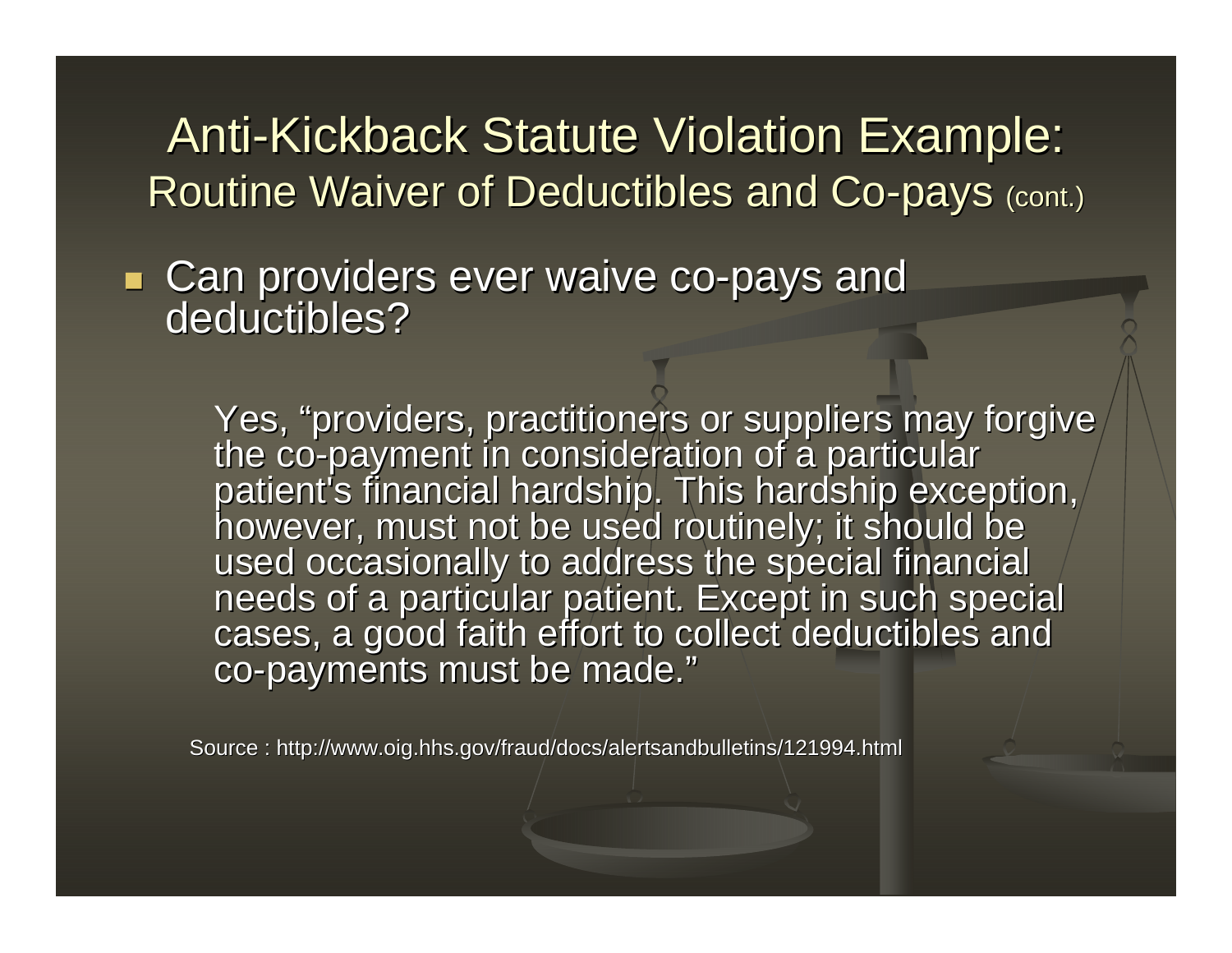#### Anti-Kickback Statute

#### **Safe Harbors**

- $\mathcal{L}_{\mathcal{A}}$ **Developed by the OIG to provide health care** providers a mechanism to assure them that they will not be prosecuted under the antikickback statute for engaging in particular practices
- $\mathcal{L}_{\mathcal{A}}$  $\blacksquare$  May include joint ventures, managed care agreements agreements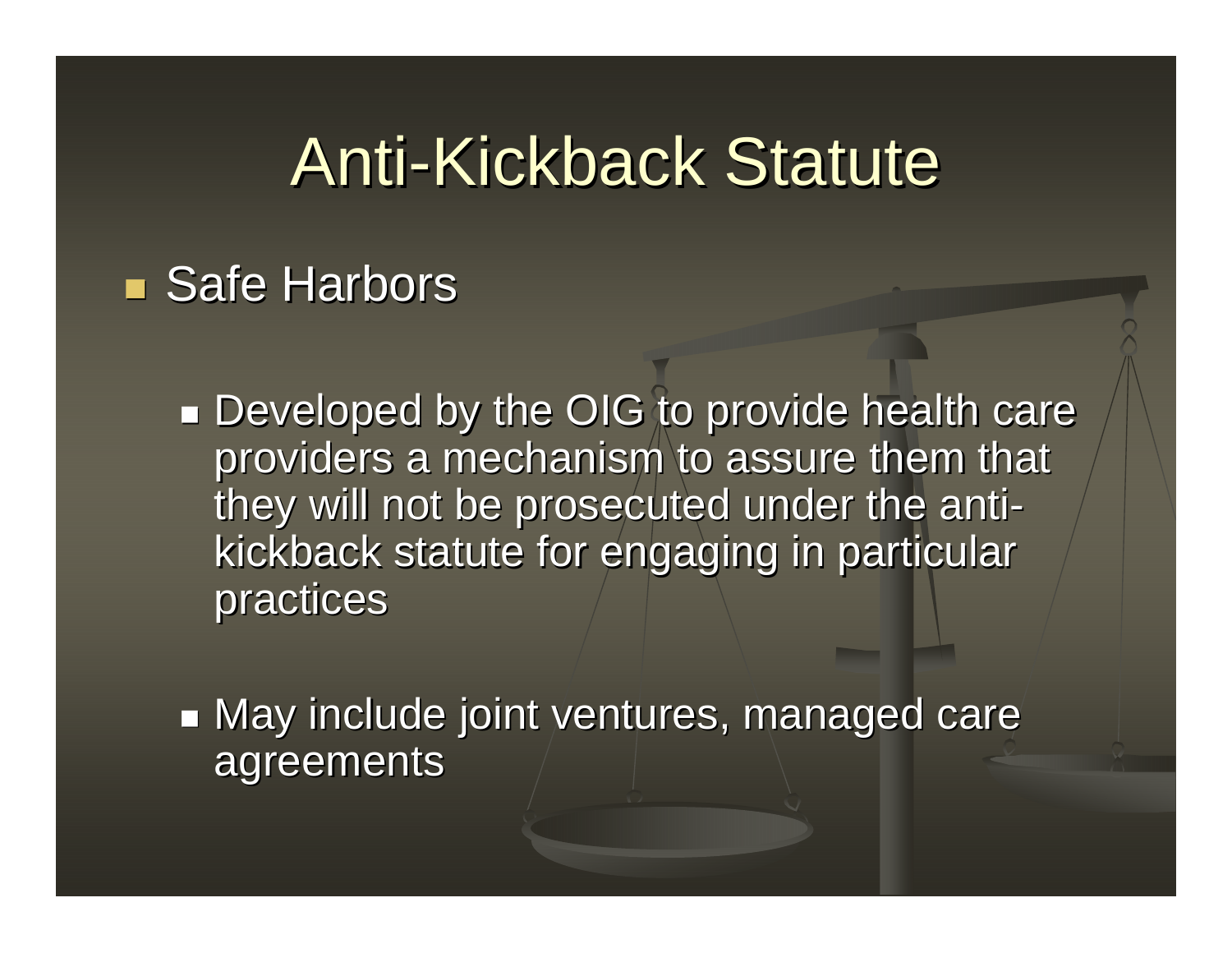#### **Stark Law**

**Prohibits a physician from making referrals And a prohibits a physician from making referrals** for certain designated health services (DHS) payable by Medicare to an entity (DHS) payable by Medicare to an entity with which he or she (or an immediate family member) has a financial relationship (ownership, investment, or compensation), unless an exception applies.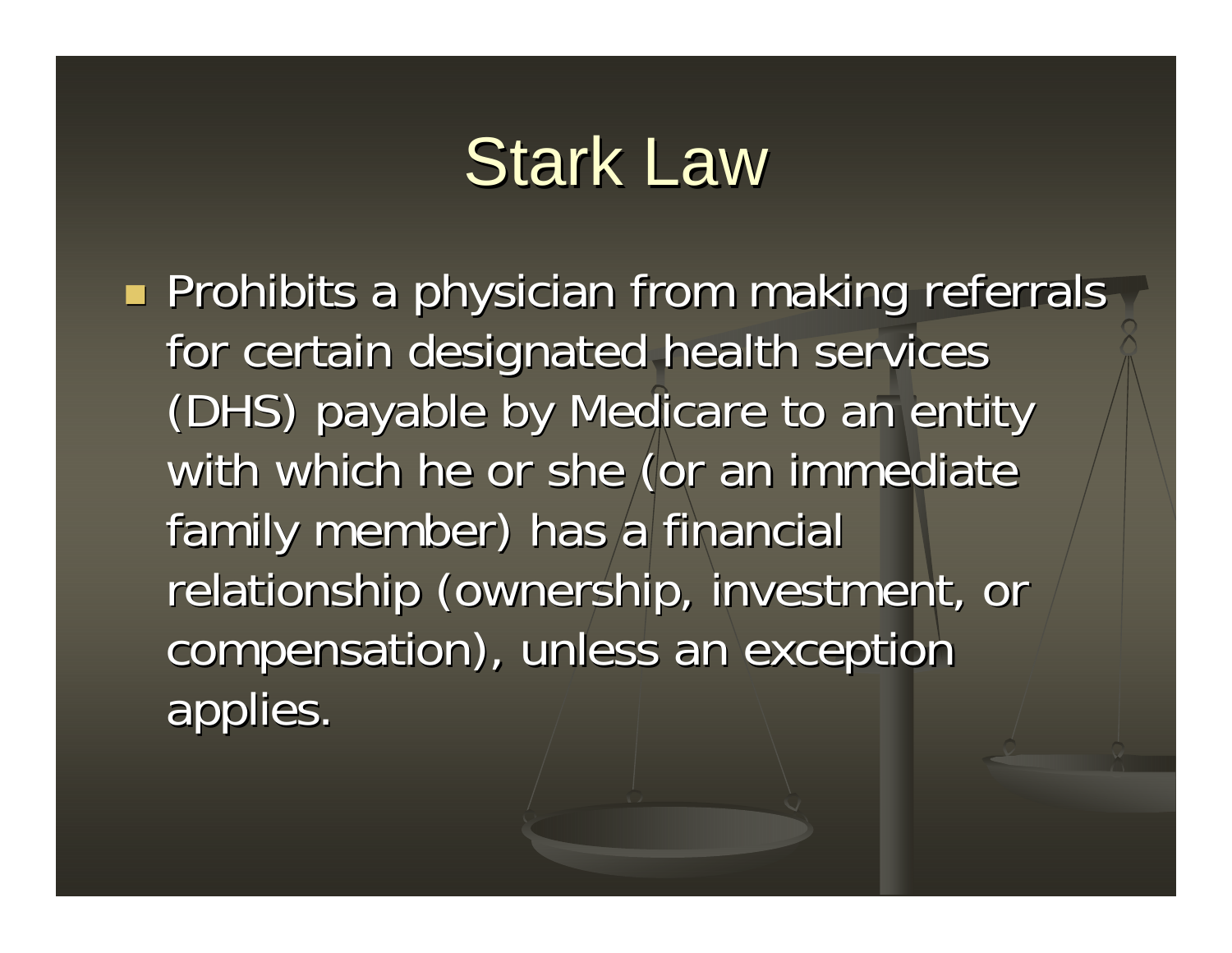## Designated Health Services under **Stark Law**

- П Clinical laboratory services.
- $\mathbb{Z}^2$ Physical therapy services.
- п Occupational therapy services.
- $\mathbb{Z}^2$ **Dutpatient speech-language pathology services.**
- $\mathbb{Z}^2$ Radiology and certain other imaging services.
- L. Radiation therapy services and supplies.
- $\overline{\phantom{0}}$ Durable medical equipment and supplies.
- $\mathbb{Z}^2$ Parenteral and enteral nutrients, equipment, and supplies.
- $\mathbb{Z}^2$ Prosthetics, orthotics, and prosthetic devices and supplies.
- $\mathcal{L}$ Home health services.
- ▬ Outpatient prescription drugs.
- П Inpatient and outpatient hospital services.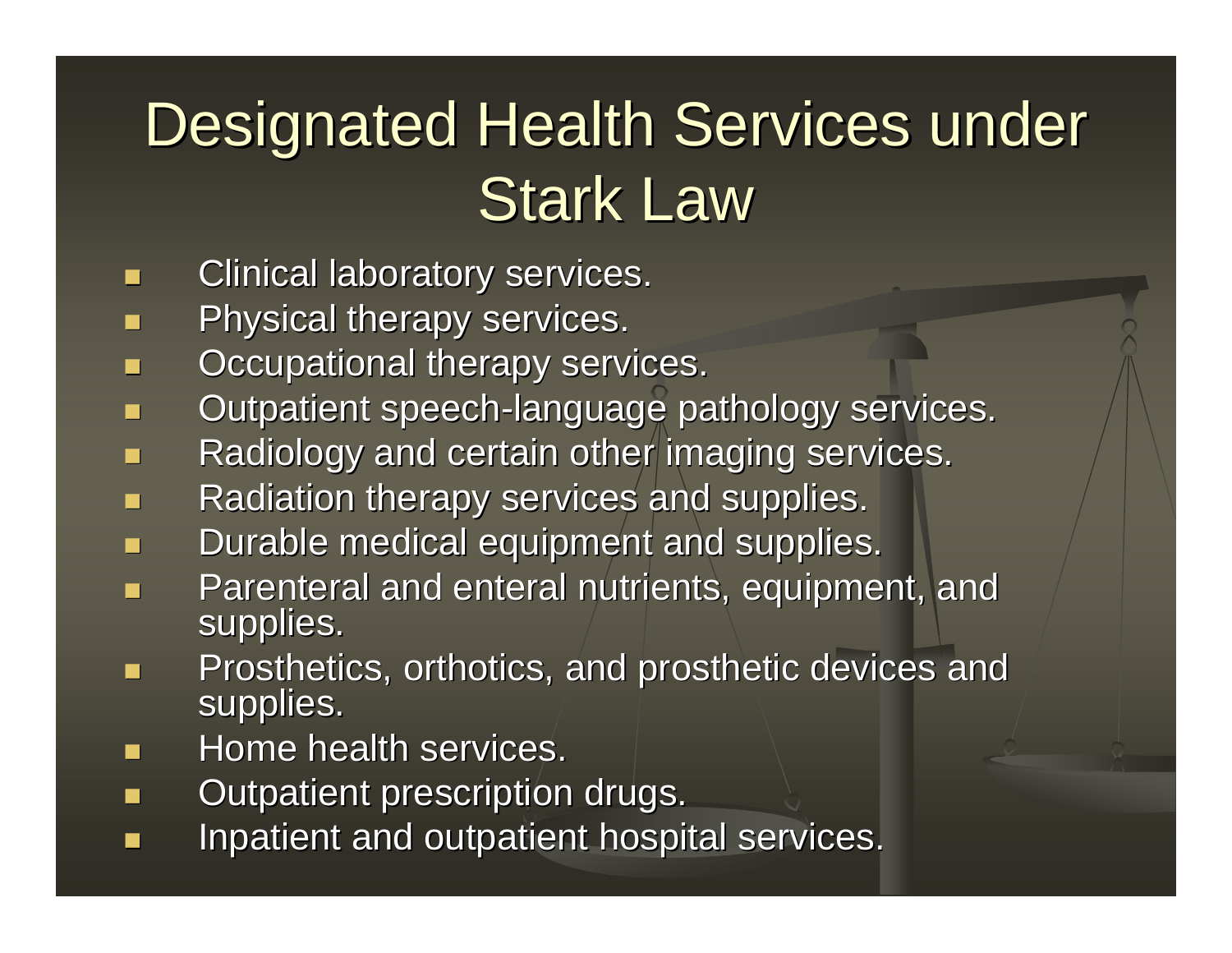#### **Stark Law**

**E** Civil Statute **Niolations can result in:**  $\mathcal{L}_{\mathcal{A}}$ **Exercial of payment**  $\mathcal{L}_{\mathcal{A}}$ **Figure 1** refund of payment  $\mathcal{L}_{\mathcal{A}}$ **Iomposition of a \$15,000 per service civil** monetary penalty  $\mathcal{L}_{\mathcal{A}}$ **Iomposition of a \$100,000 civil monetary** penalty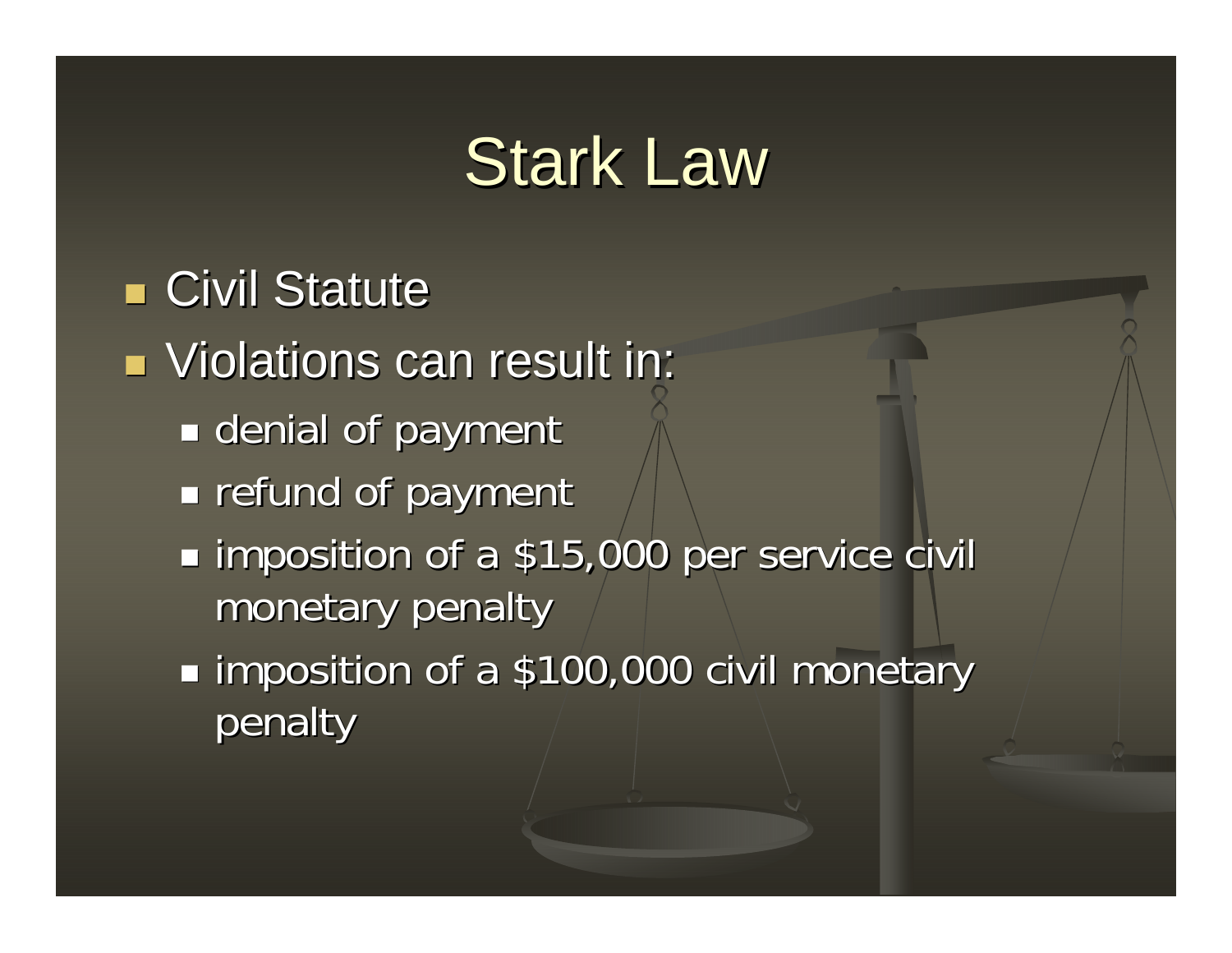#### **Stark Law Exceptions**

Stark Law contains approximately 35 exceptions that describe acceptable financial relationships that allow a physician to refer to an entity for the provision of designated health services.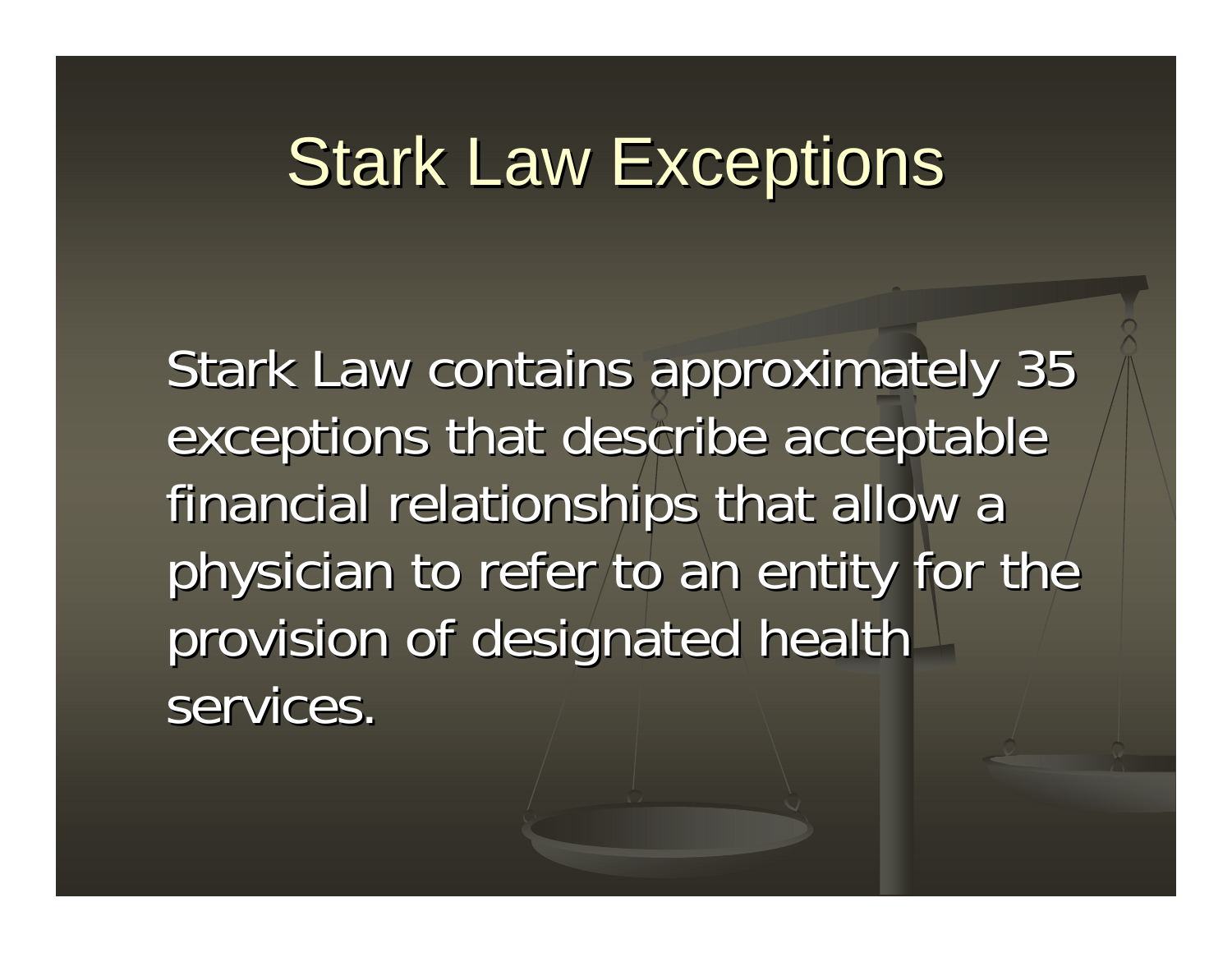## Stark Law Exceptions (cont.)

e<br>S  $\blacksquare$  Exceptions applicable to both compensation and ownership/investment arrangements. arrangements.

**Examples of exceptions in this category** include the exception for in-office ancillary services, which is perhaps the most important exception to the Stark ban, and the exception for physician services.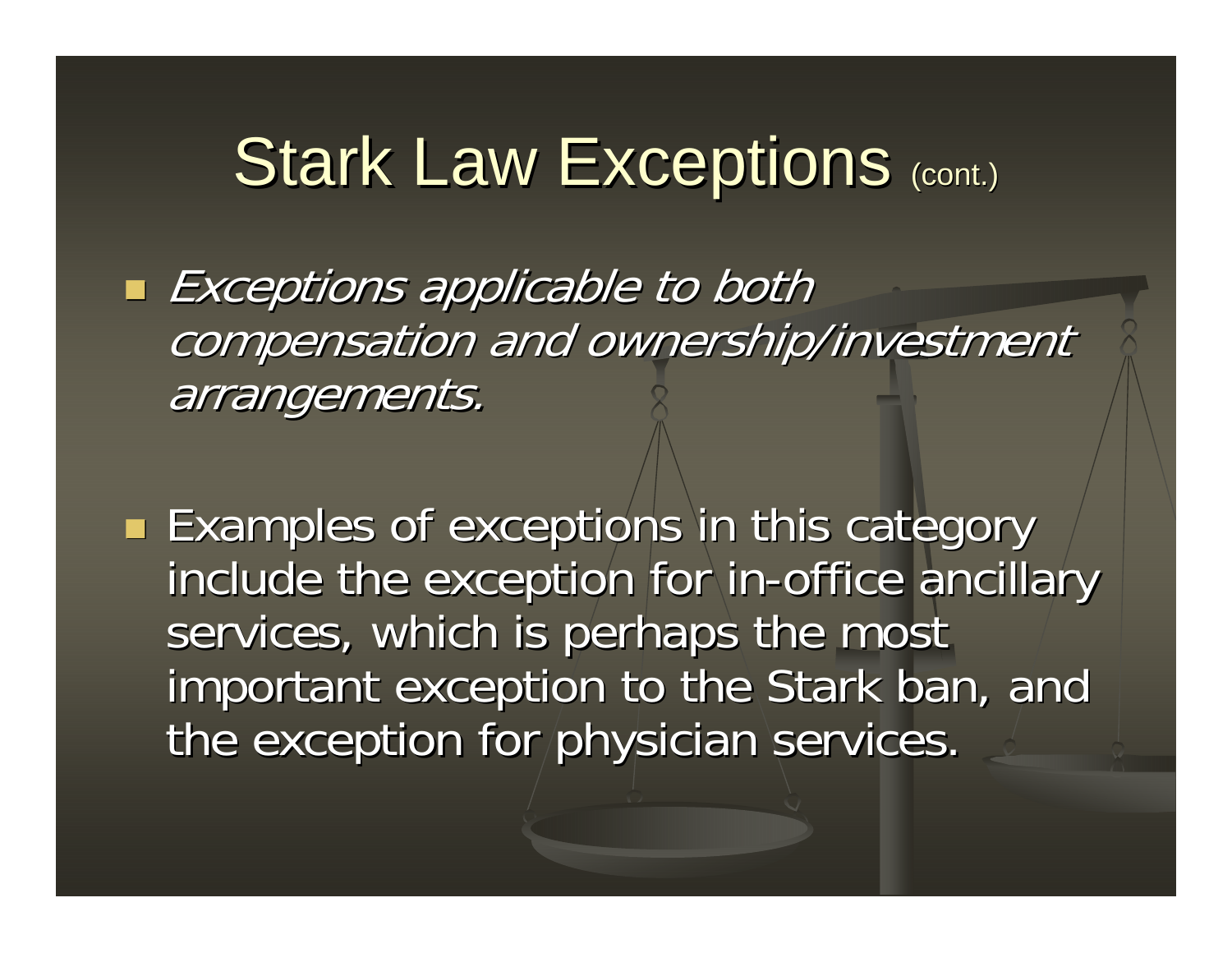#### Stark Law Exceptions (cont.)

- $\blacksquare$  Exceptions applicable only to ownership or investment arrangements.
- **Examples of exceptions in this category** include exceptions for publicly traded securities and mutual funds, services furnished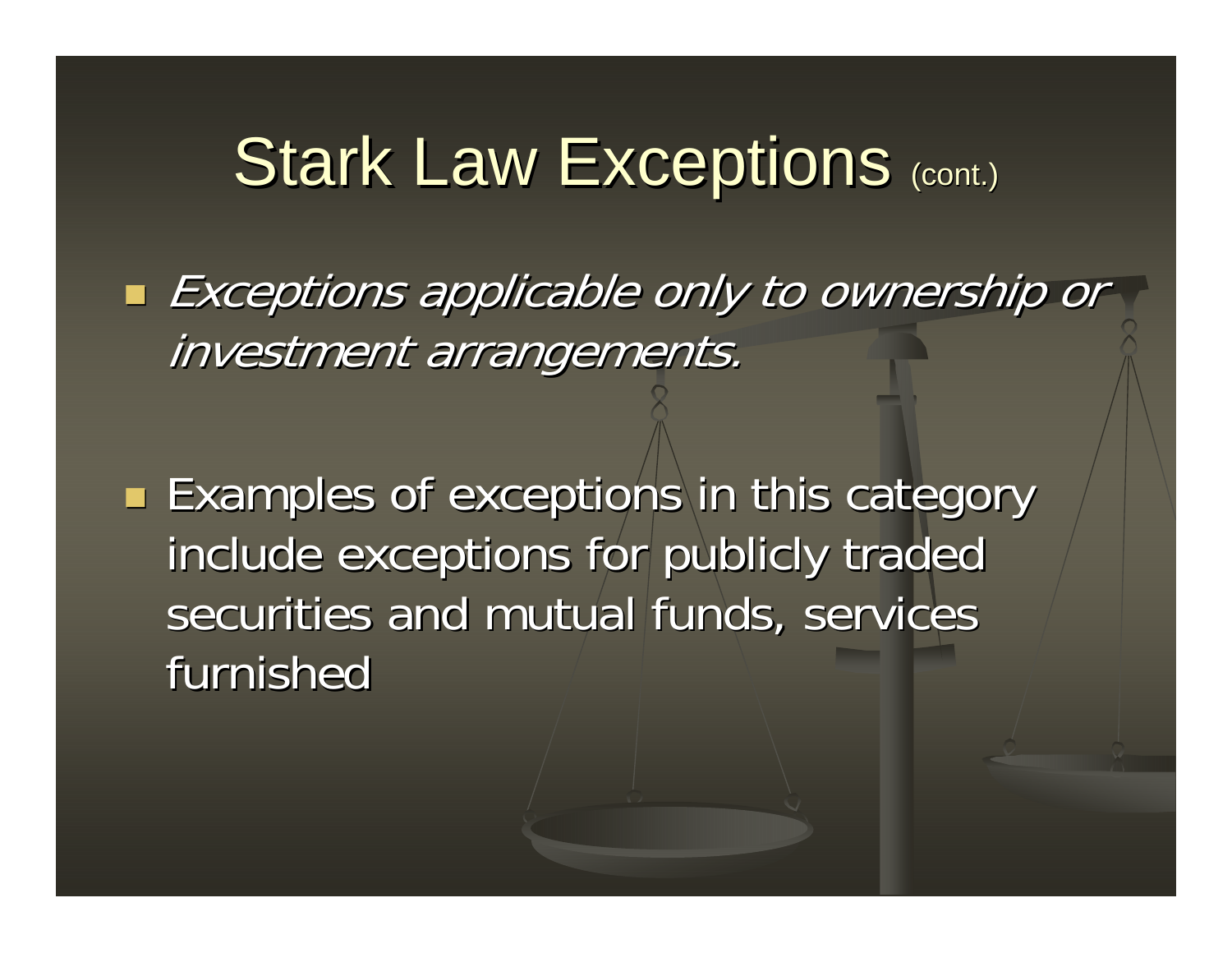#### Stark Law Exceptions (cont.)

 $\blacksquare$  Exceptions applicable only to compensation arrangements.

**Examples of exceptions in this category** include exceptions for bona fide employment relationships, personal services arrangements and rental of office space and equipment.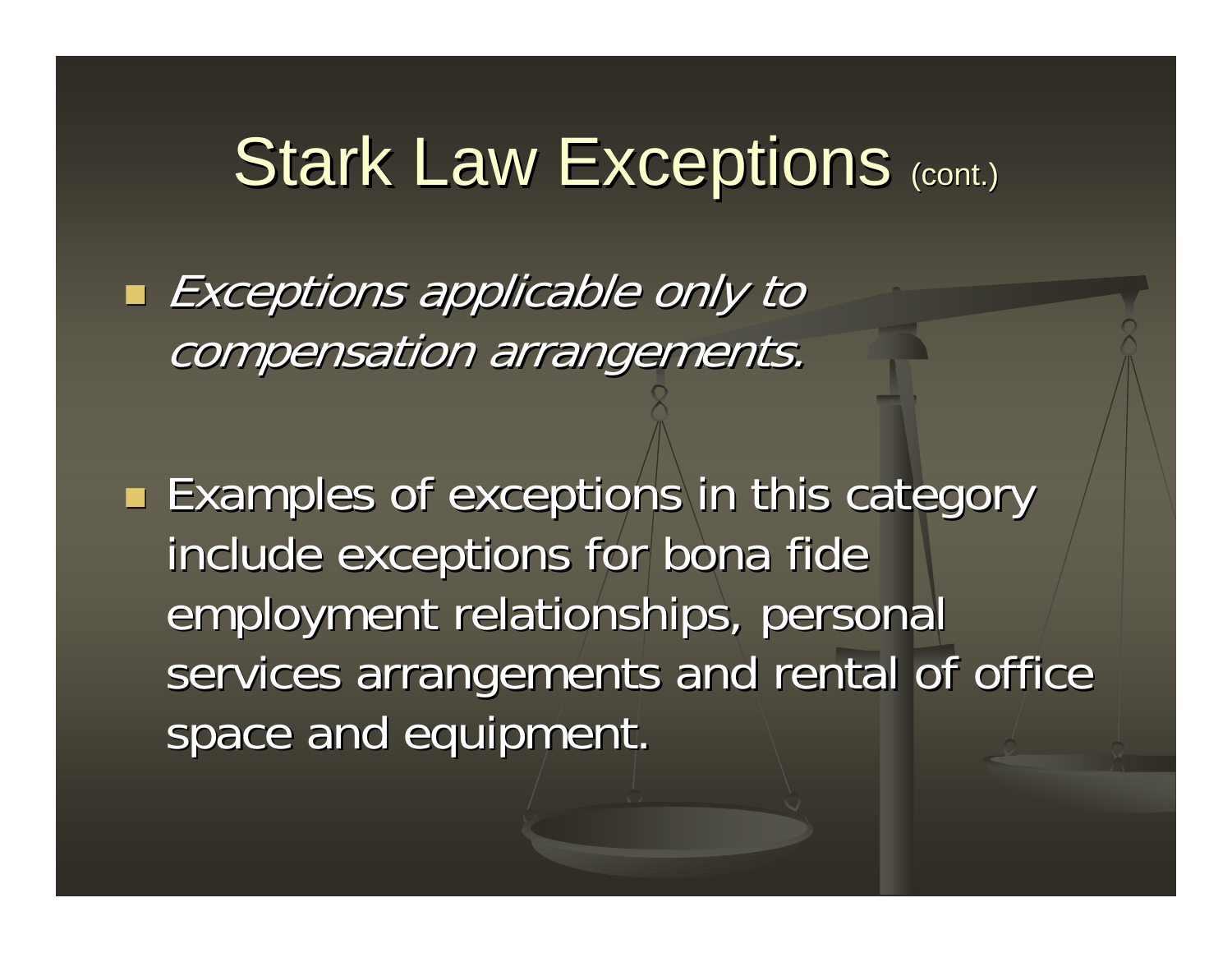## Deficit Reduction Act (DRA)

- **If intended to reduce the amount of fraud, waste, and Intended to reduce the amount of fraud, waste, and** abuse in state and federal health care programs through<br>employee education about the federal False Claims Act,<br>state false claims acts, civil and criminal penalties.
- False Claims Act's "whistleblower" provision allows any person with actual knowledge of allegedly false claims,<br>who has first made a good faith effort to exhaust internal<br>reporting procedures, to file a lawsuit on behalf of the<br>government and potentially share in a percentage o
- Voluntary disclosure by the provider can mitigate whistleblower lawsuits whistleblower lawsuits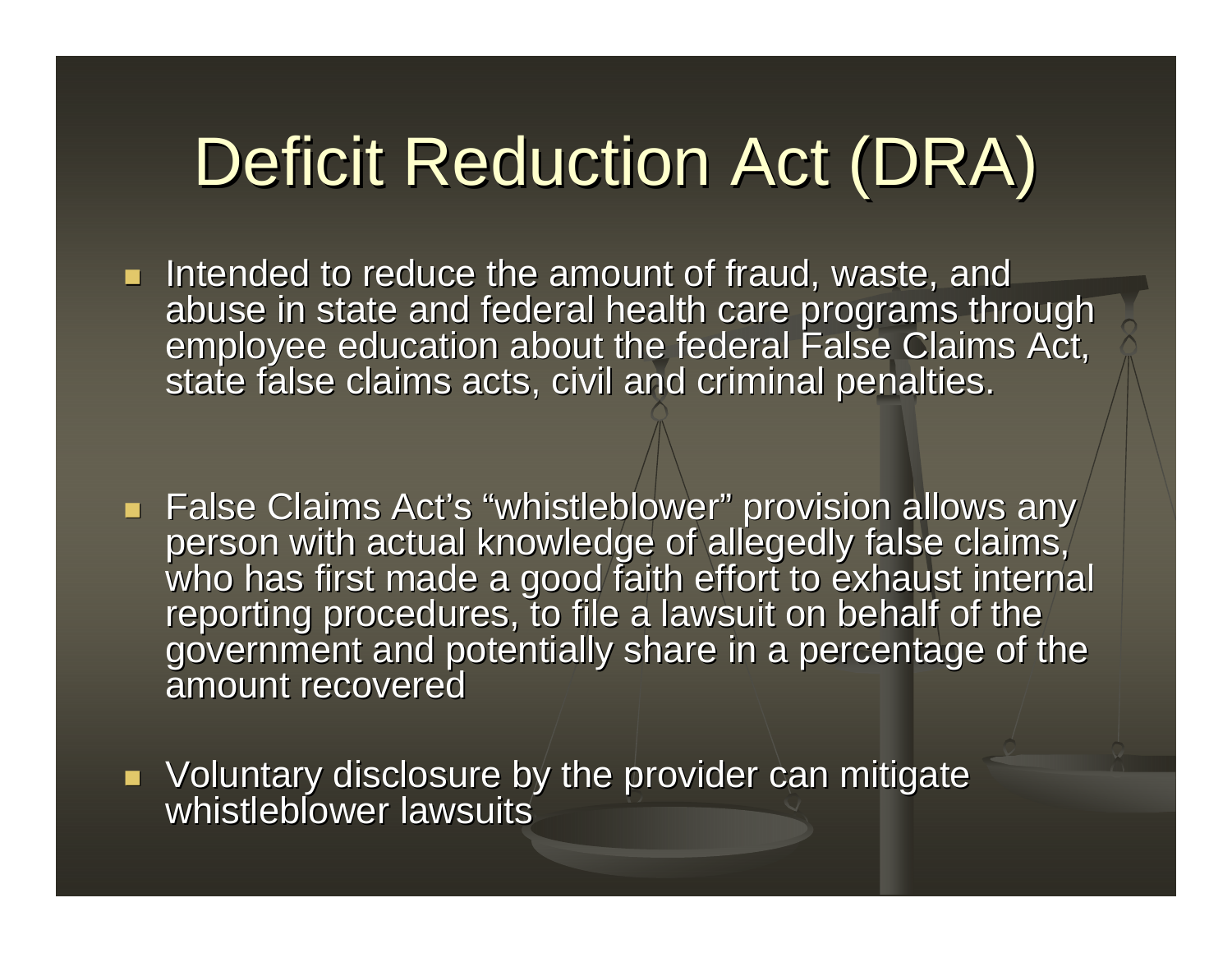# Sample Cases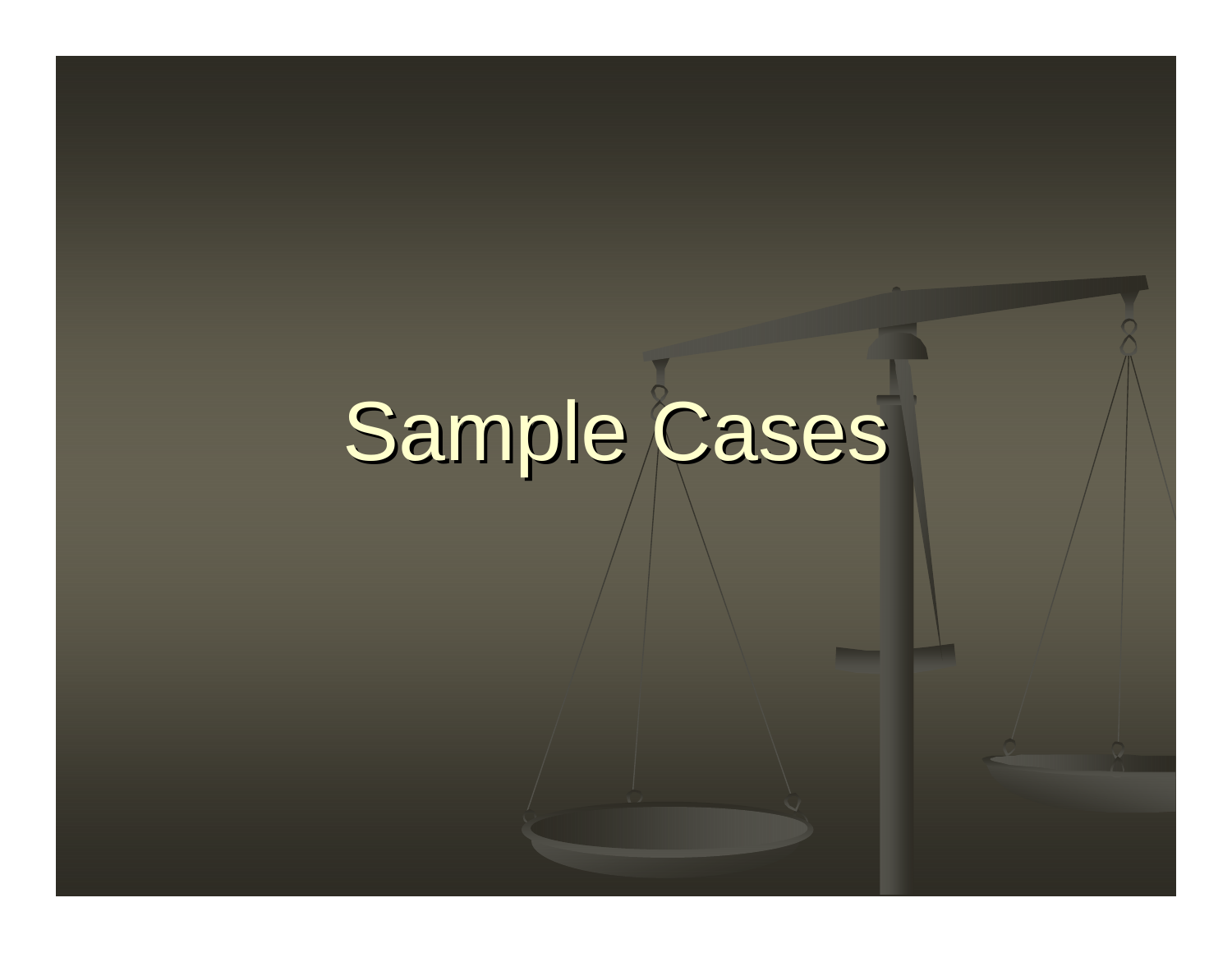**Dr. Genesio Biesek and Manchester Internal** Medicine Associates (MIMA), Manchester NH

**January 28, 2009** 

Settlement Agreement \$265,000

Т. **5 Year Corporate Integrity Agreement (CIA) with** the Office of Inspector General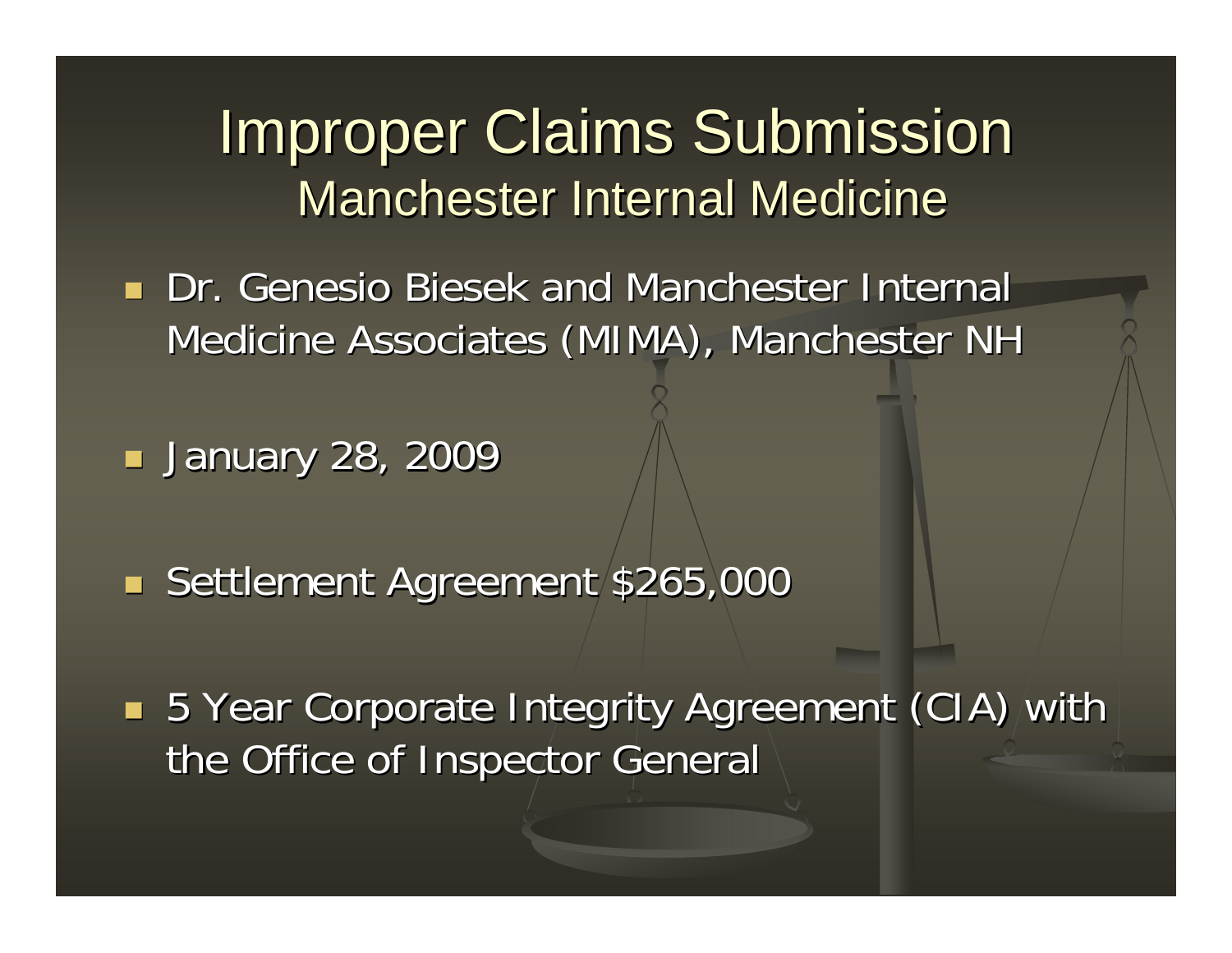- Т. Allegations of False Claims Act violations by submitting claims to Medicare for:
	- Glycohemoglobin (A1C) tests for patients that did not meet American Diabetes Association's criteria for diagnoses of Diabetes Mellitus
	- **Conducting SSEP studies that by an unapproved device (Monitor and unapproved device (Monitor** One nDX )
	- **Incorrectly indicating if was medically necessary to perform** Direct LDL tests that were already reported as a calculation from  $\overline{\phantom{a}}$ a separately performed lipid panel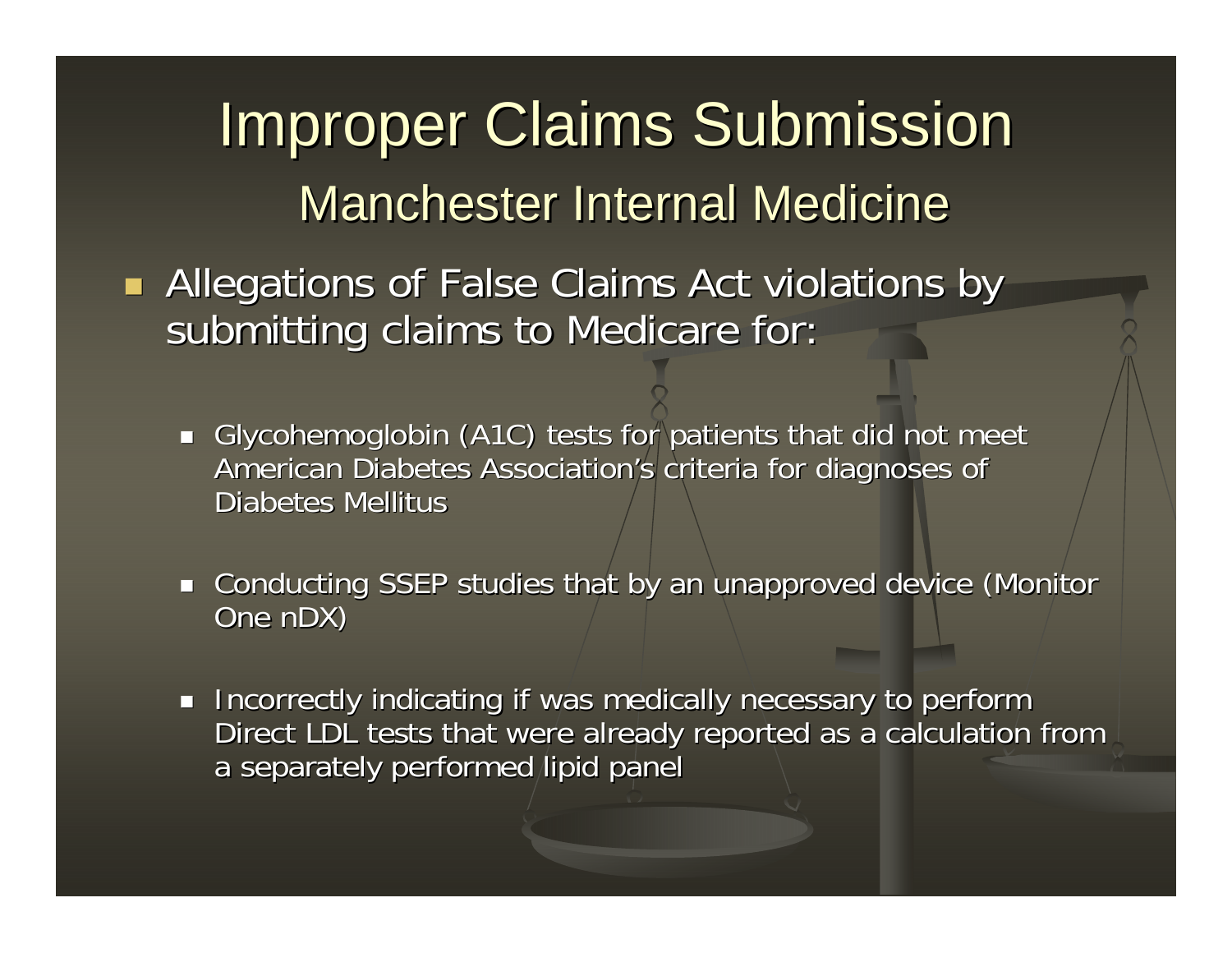Т. **CIA requirements:** 

- $\blacksquare$  The practice cannot order or perform in office A1Cs, LDLs or Monitor One nDX testing
- **Prominently post a notice to patients and staff that** includes: includes:
	- $\blacksquare$  MIMAs commitment to comply with Federal Healthcare programs
	- $\blacksquare$  How to file a concern
	- $\blacksquare$  That MIMA will not retaliate against those that file concerns
	- $\blacksquare$  OIG Fraud Hotline telephone number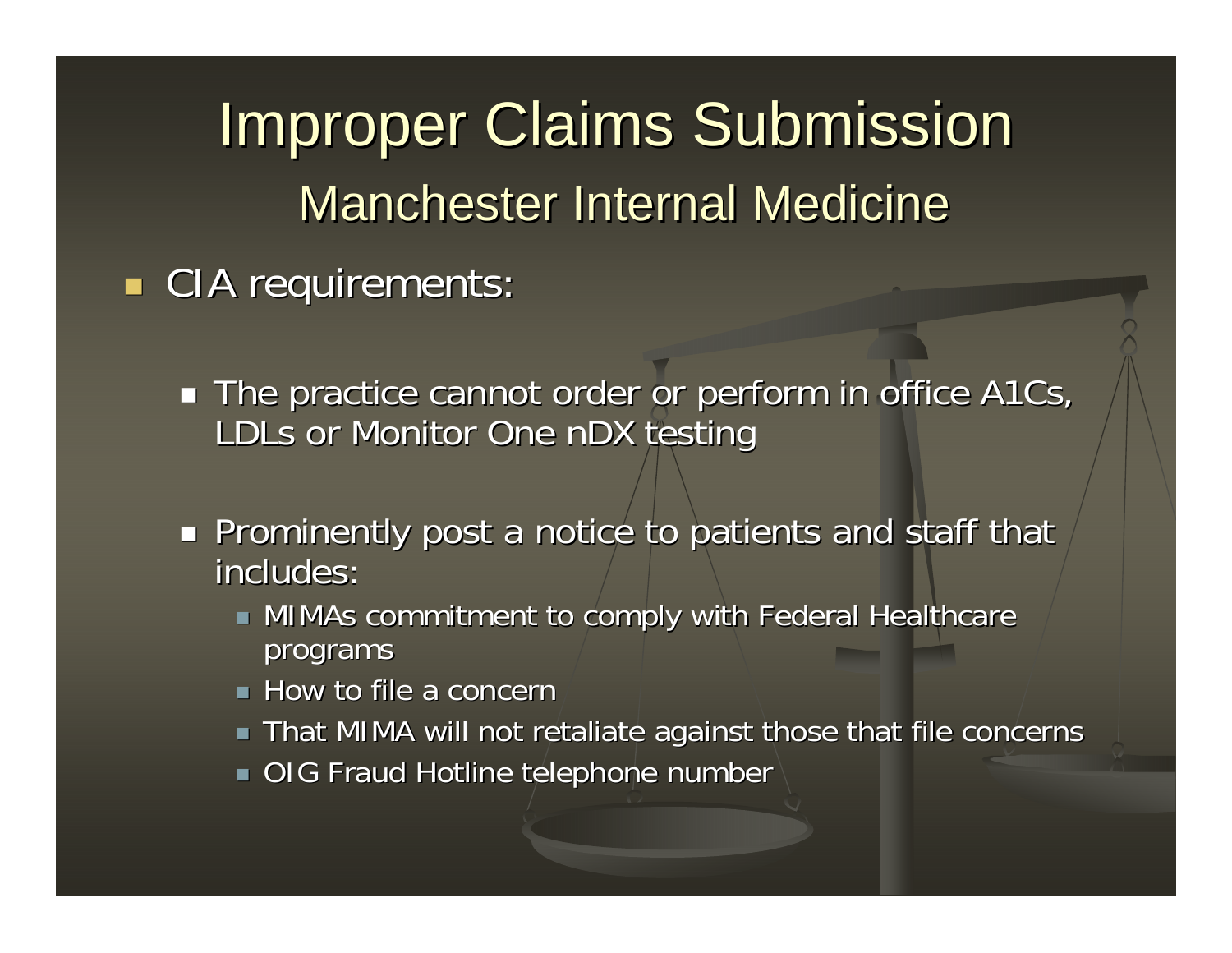**Improper Claims Submission** Manchester Internal Medicine **CIA requirements continued:** 

 $\blacksquare$  Hire an outside consultant for Compliance  $\blacksquare$ 

 $\blacksquare$  Submit annual reports to the OIG

Т.

**Provide 2 hours of compliance training for providers** and office staff

 $\blacksquare$  Hire an Independent Review Organization to review claims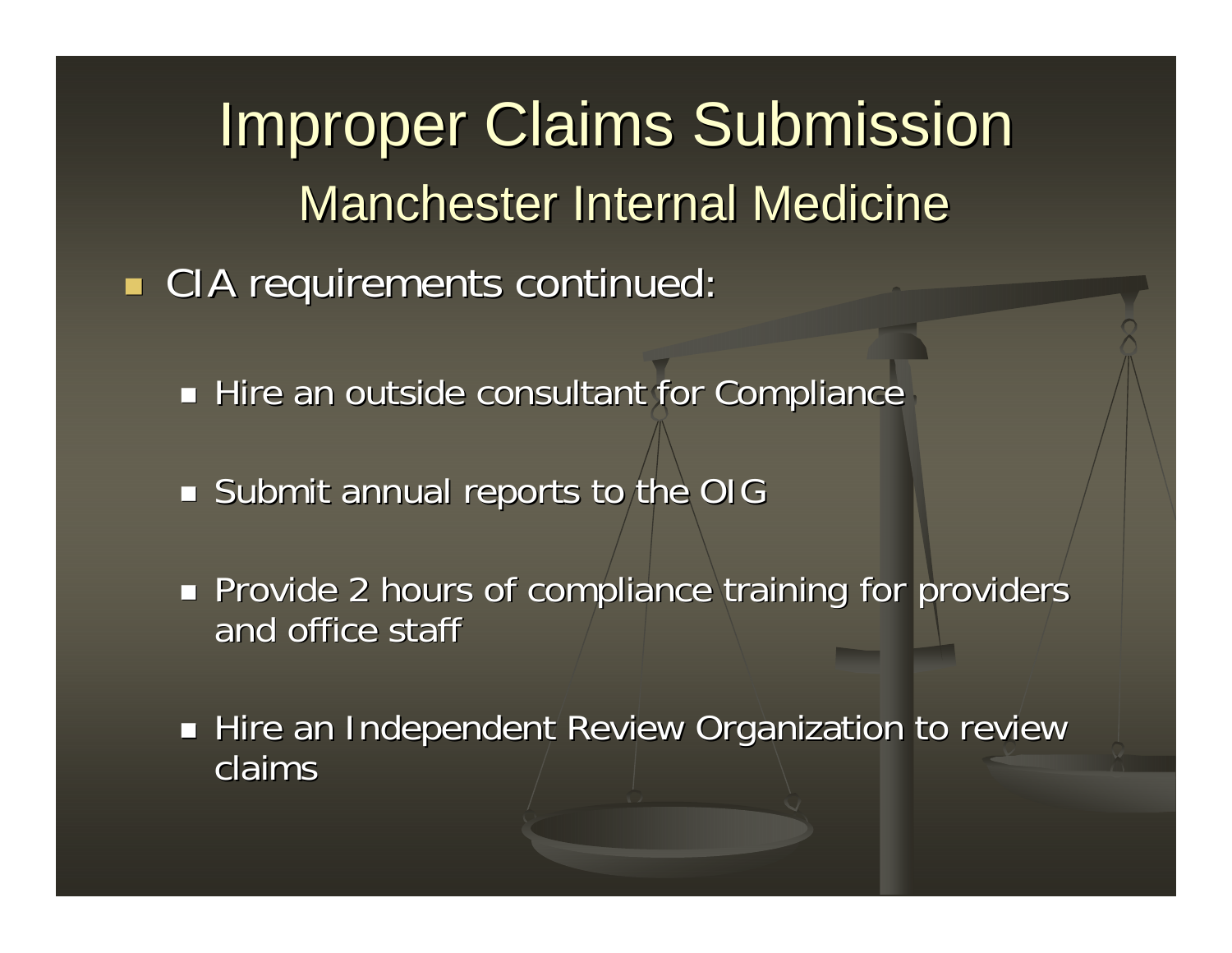- **Dr. Geoffrey Lundy, a provider with Manchester Internal** Medicine Associates filed a whistleblower lawsuit
- Government alleges that Dr. Lundy also filed improper claims for SSEP and LDL testing
- $\blacksquare$ Dr. Lundy signed a Settlement agreement to resolve the allegations allegations
- $\blacksquare$ Dr. Lundy paid \$48,000 and did not collect the whistleblower recovery of \$8,152.94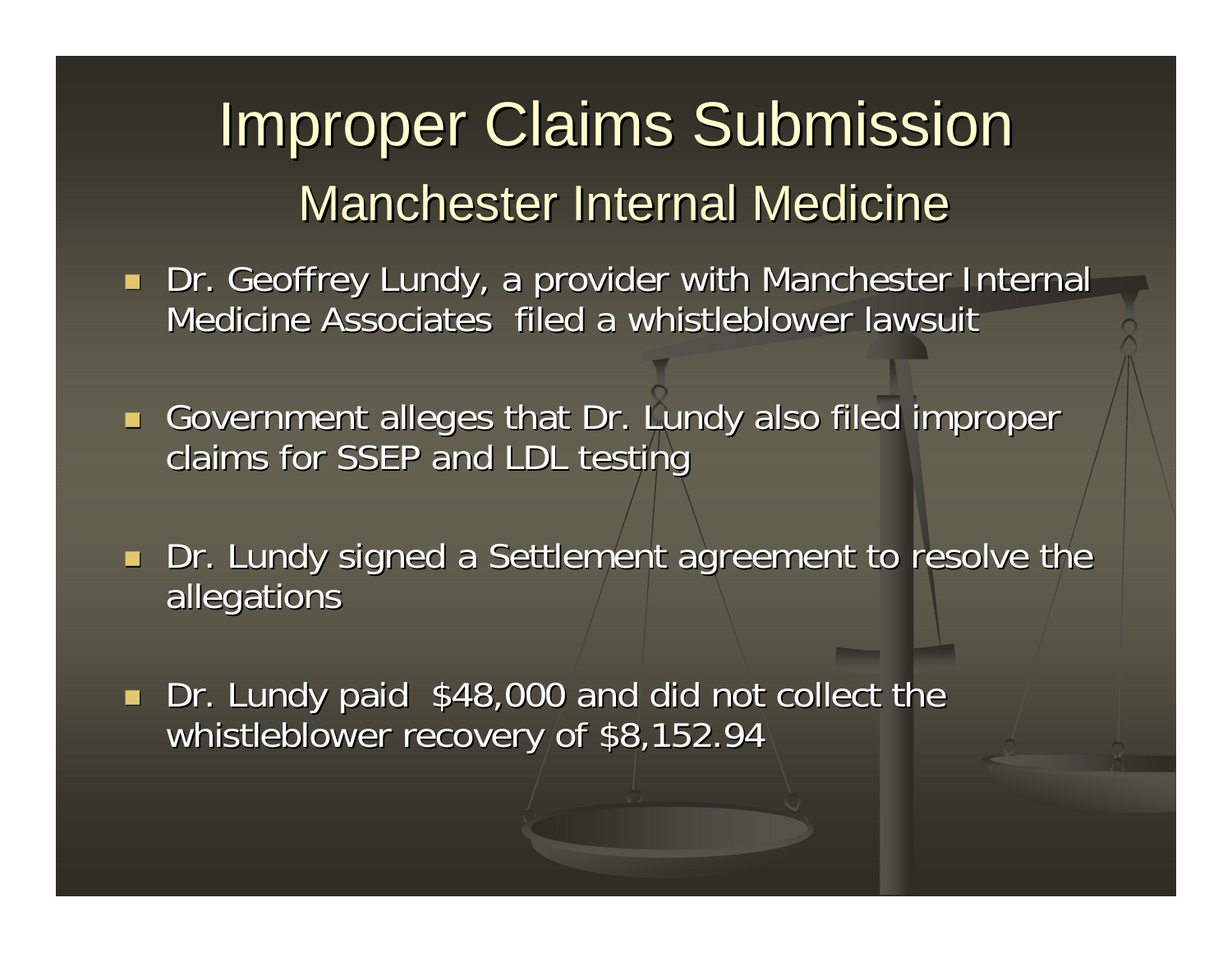### **Improper Claims Submission** Dr. Gabriel DeCandido

#### **Florida July 17, 2009 Florida July 17, 2009**

- **\$1.7 Million Settlement \$1.7 Million Settlement**
- **Government seized five vehicles and \$976,000 that Dr. DeCandido transferred to his wife that Dr. DeCandido transferred to his wife**

#### $\overline{\phantom{0}}$ **False Claims Act**

- **billing Medicare for higher levels of service than billing Medicare for higher levels of service than rendered rendered**
- **billing for services not rendered billing for services not rendered**
- $\blacksquare$ **Whistleblower lawsuit Whistleblower lawsuit**

Sourcehttp://www.justice.gov/opa/pr/2009/July/09-civ-693.html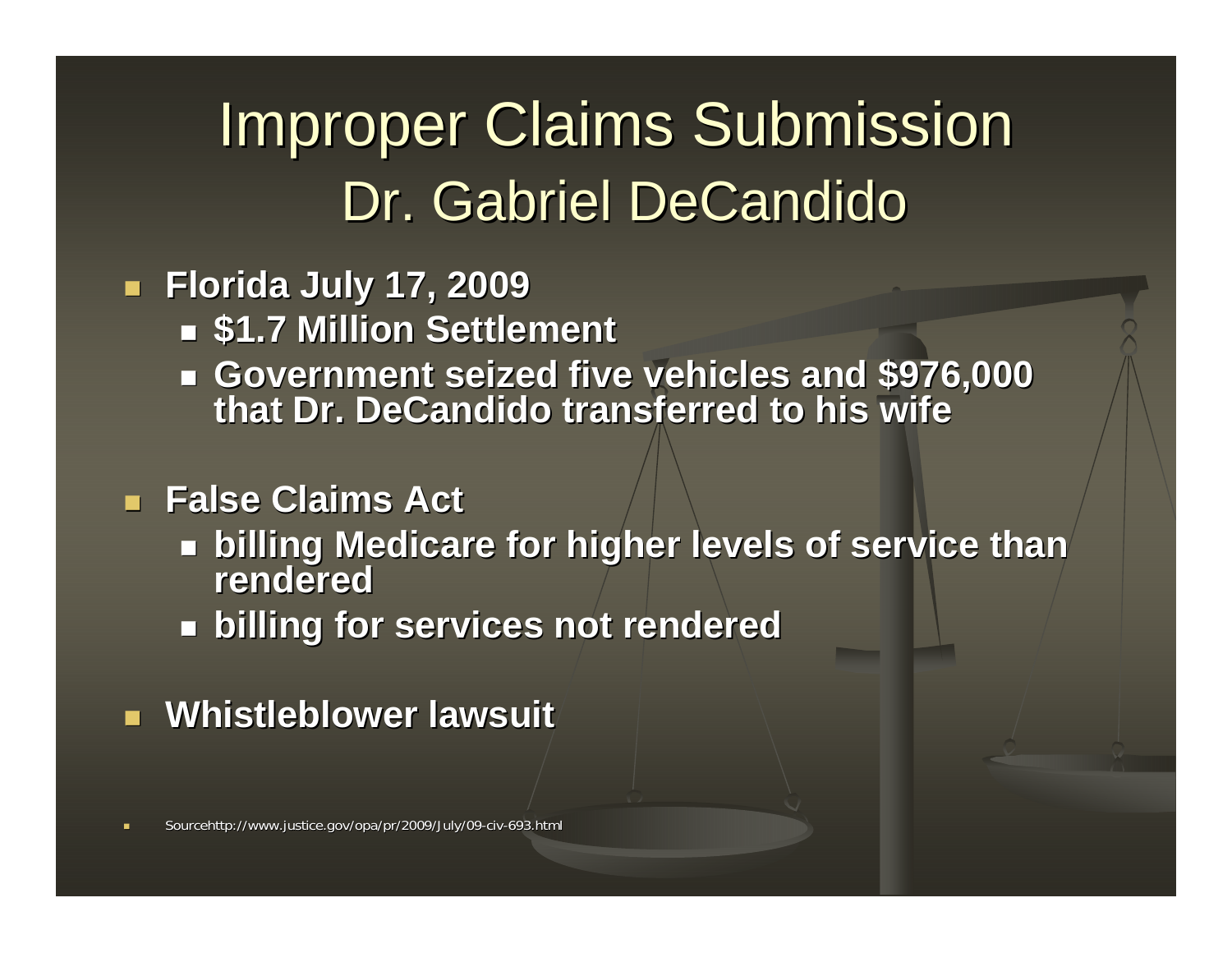## **Improper Claims Submission** Dr. Khashayar Salartash

- **July 13, 2009 in Egg Harbor Township, New Jersey July 13, 2009 in Egg Harbor Township, New Jersey**
- **E** Grand Jury Indictment for misrepresenting services and defrauding Medicare, Medicaid and private<br>insurance companies out of \$85 million
- п **Horizon Blue Cross Blue Shield filed \$1.8 million suit Horizon Blue Cross Blue Shield filed \$1.8 million suit**
- **Submitted claims stating that Dr. Salartash had** provided the services when in fact a physical<br>therapist, LPN or massage therapist performed the<br>service with no supervision
- $\overline{\phantom{0}}$ **Source: http://www.nj.gov/oa Source: http://www.nj.gov/oag/newsrelease09/pr2009071b.html r2009071b.html**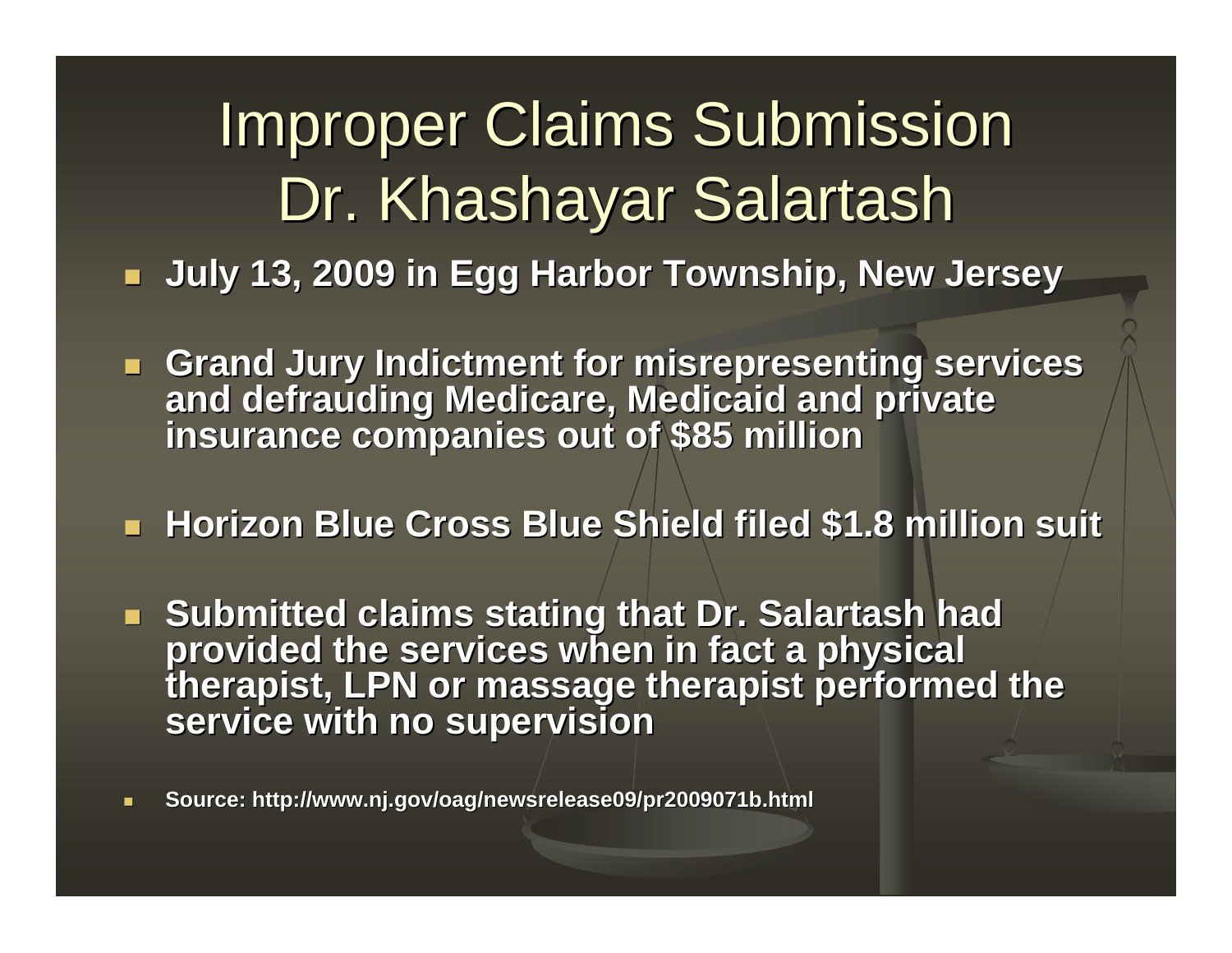## **Improper Claims Submission** Dr. Khashayar Salartash

- ш "This is an outstanding example of state and<br>federal authorities working together, with<br>assistance from the insurance industry, to<br>investigate a complex, multi-million dollar fraud," said Criminal Justice Director Deborah fraud," said Criminal Justice Director Deborah L. Gramiccioni.
- The investigation started after analysts contracted by Medicare to monitor billing<br>identified unusual billing by Salartash.
- a. Source: http://www.nj.gov/oag/newsrelease09/pr2009071b.html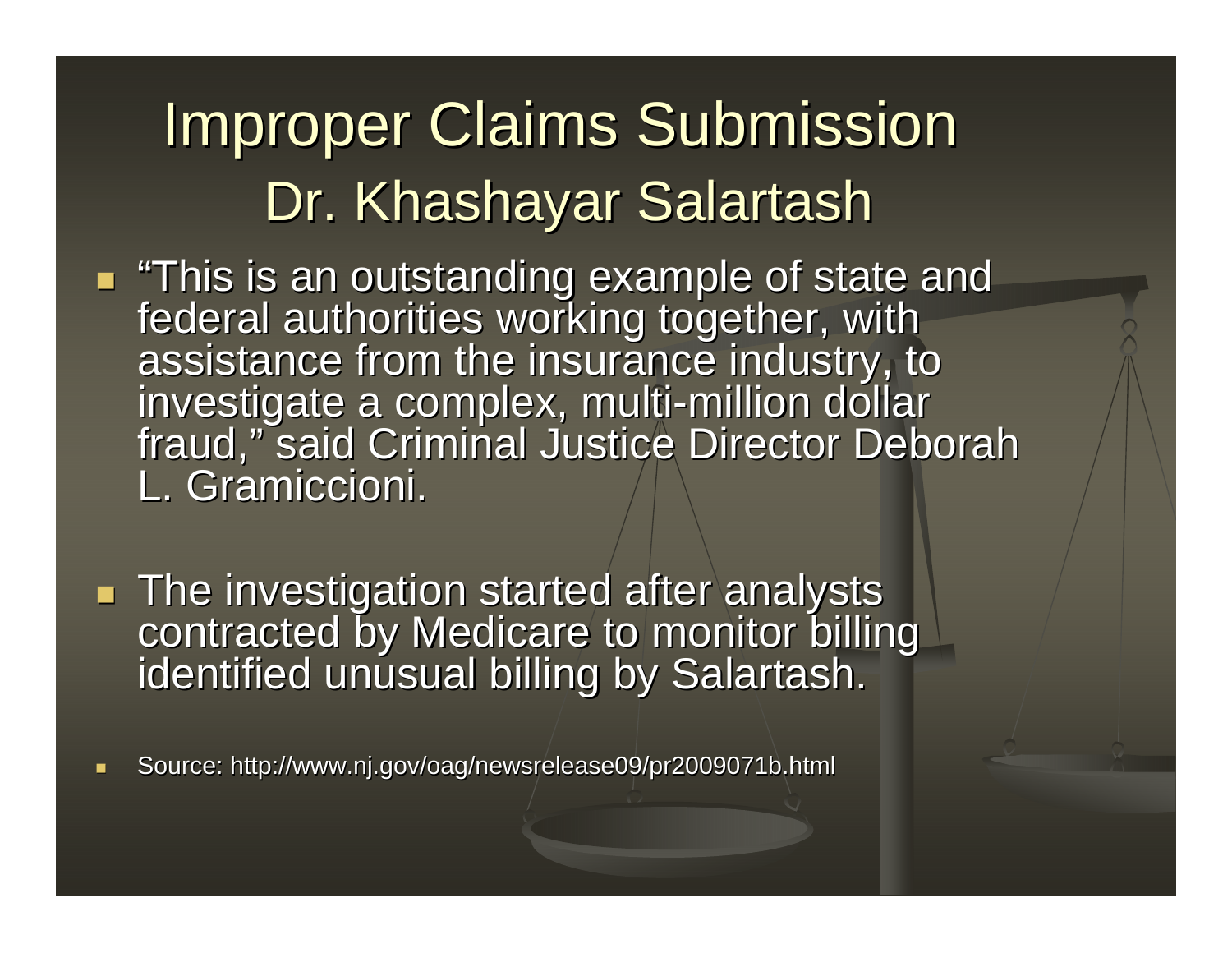### **Improper Claims Submission** Henrietta Goodall Hospital

- $\overline{\phantom{0}}$ **Sanford, Maine on April 16, 2008 Sanford, Maine on April 16, 2008**
- L. **Settlement Agreement \$1,150,000 Settlement Agreement \$1,150,000**
- Medicare Fraud Control data mining found that the hospital has been billing claims improperly. Upon<br>investigation, it was discovered that former<br>employees had brought the issues forward to **management. management.**
- п **Necessary corrective action was not taken**
- $\overline{\phantom{0}}$ Source: http://oig.hhs.gov/publications/docs/hcfac/hcfacreport2008.pdf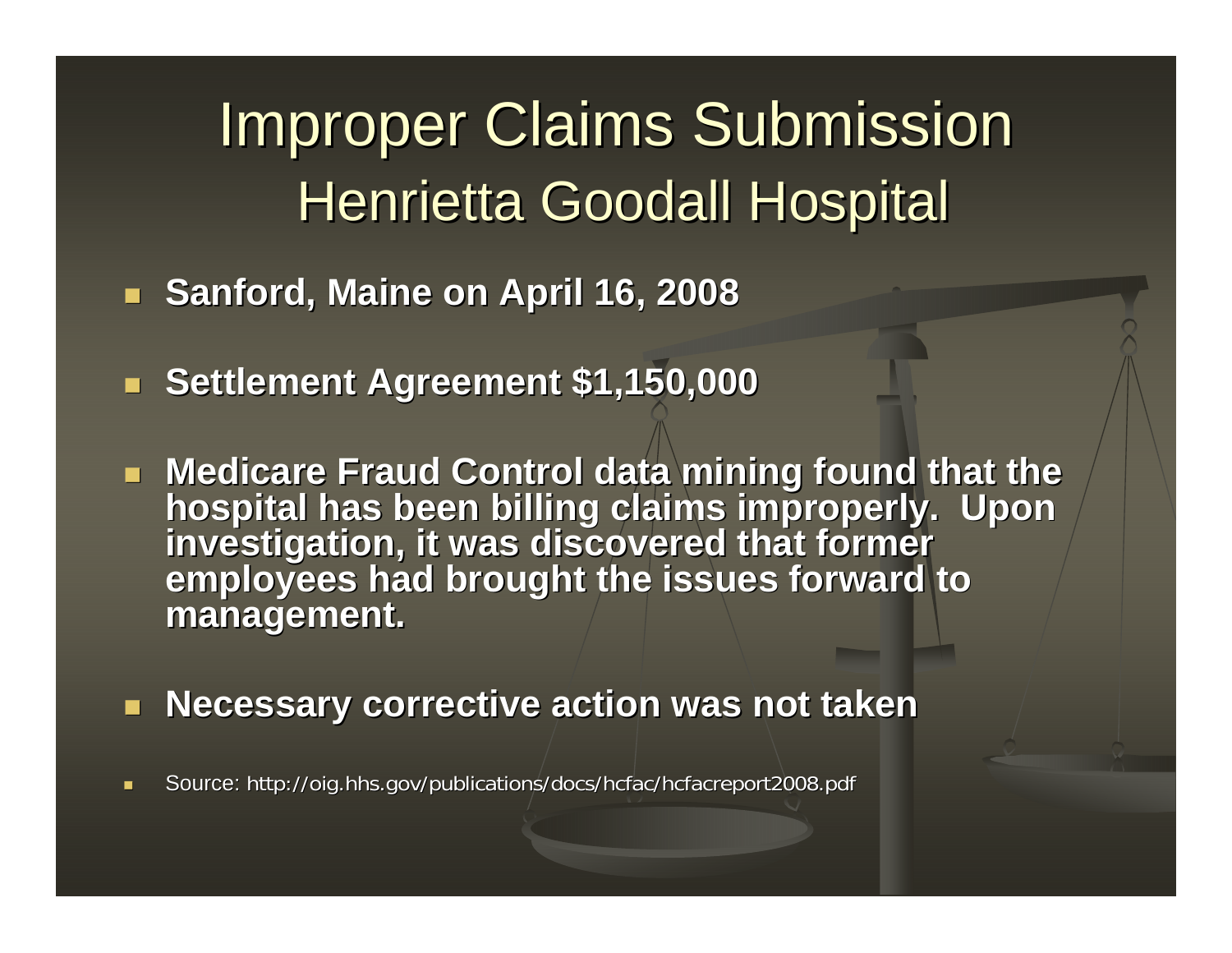# Steps to Minimize Risk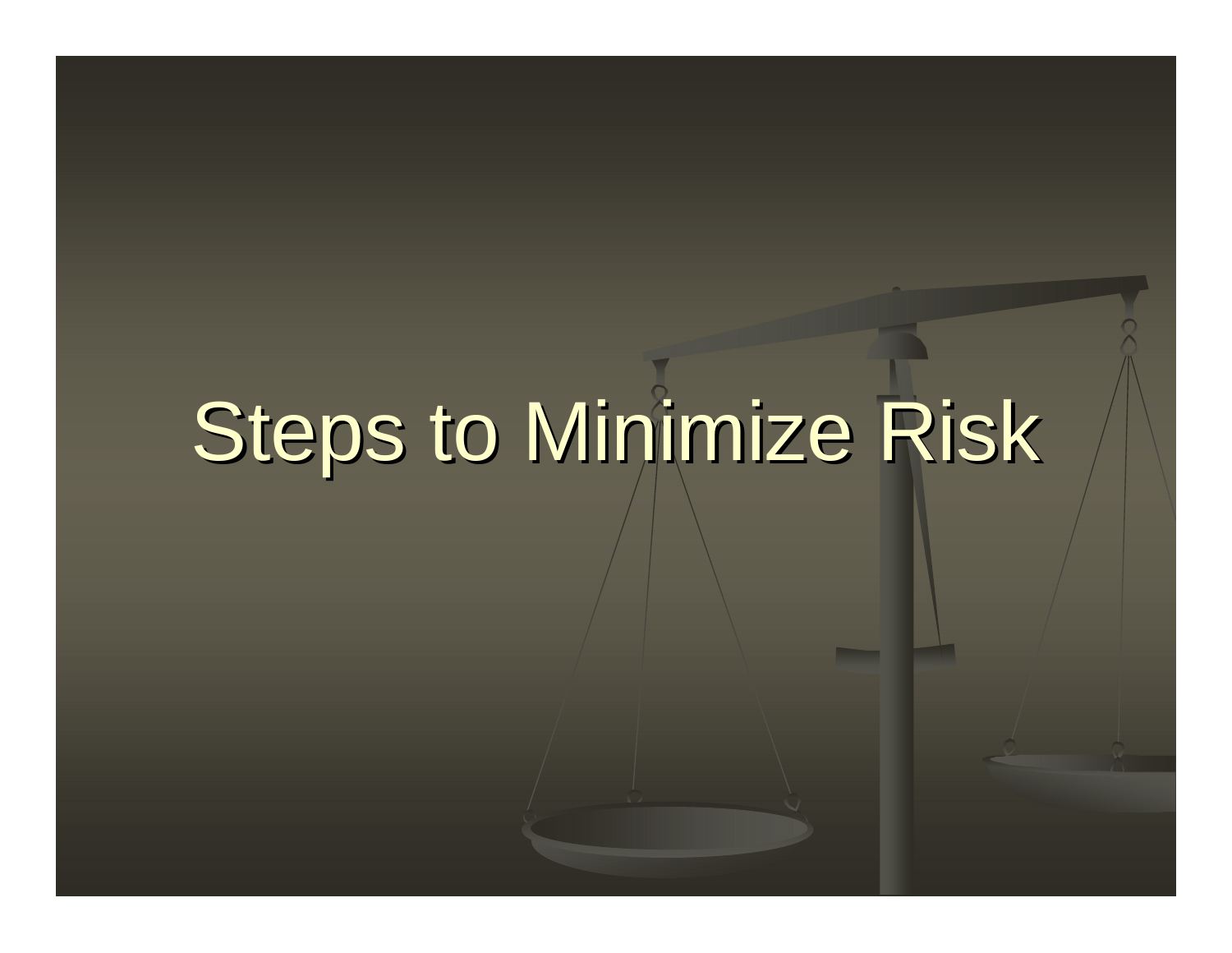## The Three "C"

Things to ponder when making a decision

- $\blacksquare$  **Compliance Compliance**
	- **Does the situation involve the violation of a law? the violation of a law?**
- ш **Conscience Conscience**
	- **EXEC** Does the situation involve **a violation of an ethical principle? a violation of an ethical principle?**

#### п **Conduct Conduct**

**Assess your alternatives for addressing the situation and** decide on a course of action which will resolve the  $\,$ **situation in a timely manner. situation in a timely manner.**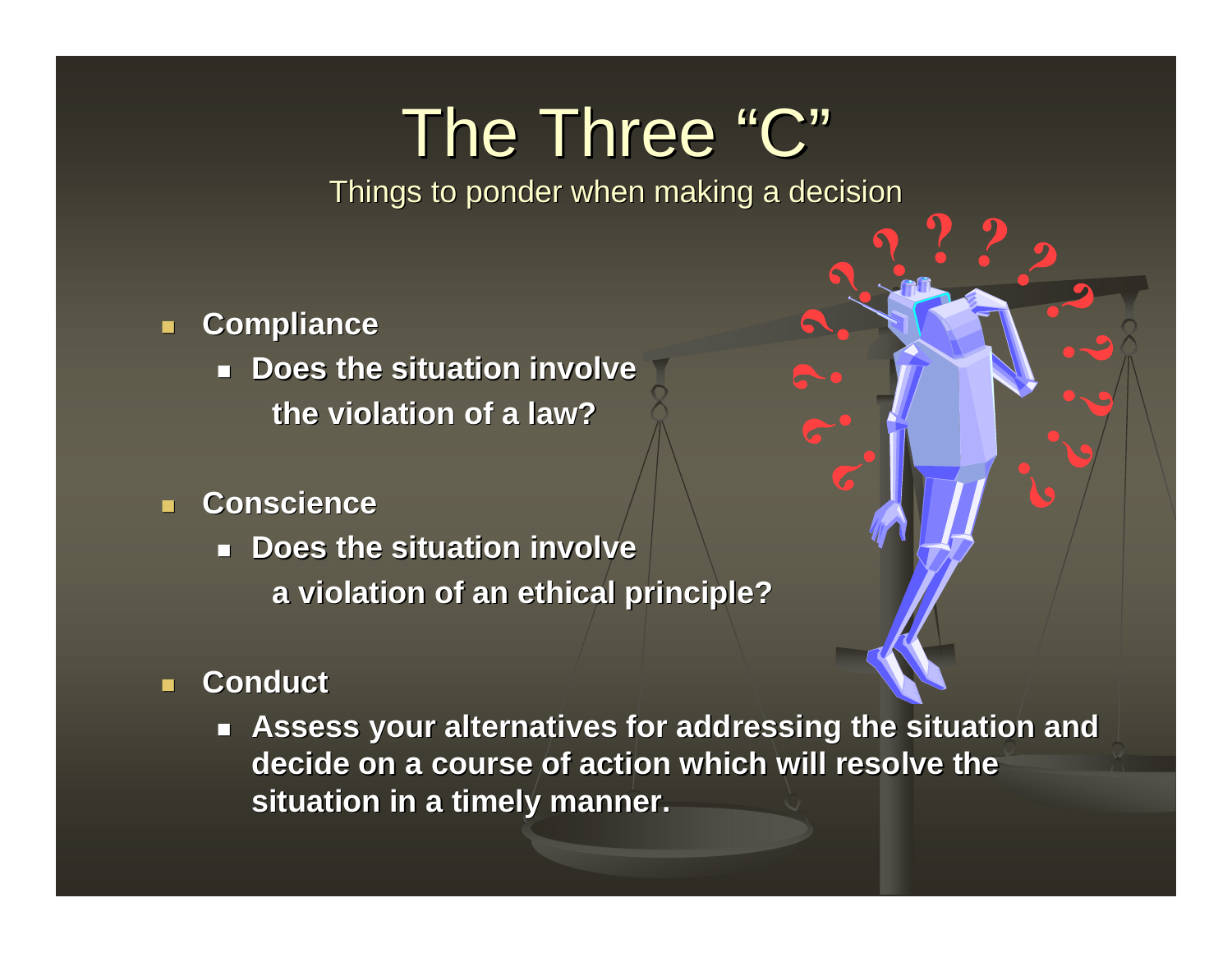#### **OIG Compliance Guidance**

**E Compliance Program Standards of Conduct**  $\mathcal{L}_{\mathcal{A}}$ **Exampliance Officer and Committee Education**  $\mathcal{L}_{\mathcal{A}}$  $\blacksquare$  Monitoring and Auditing  $\mathcal{L}_{\mathcal{A}}$ **Reporting and Investigations**  $\mathcal{L}_{\mathcal{A}}$ **Enforcement and Discipline**  $\mathcal{L}_{\mathcal{A}}$ **Response and Prevention**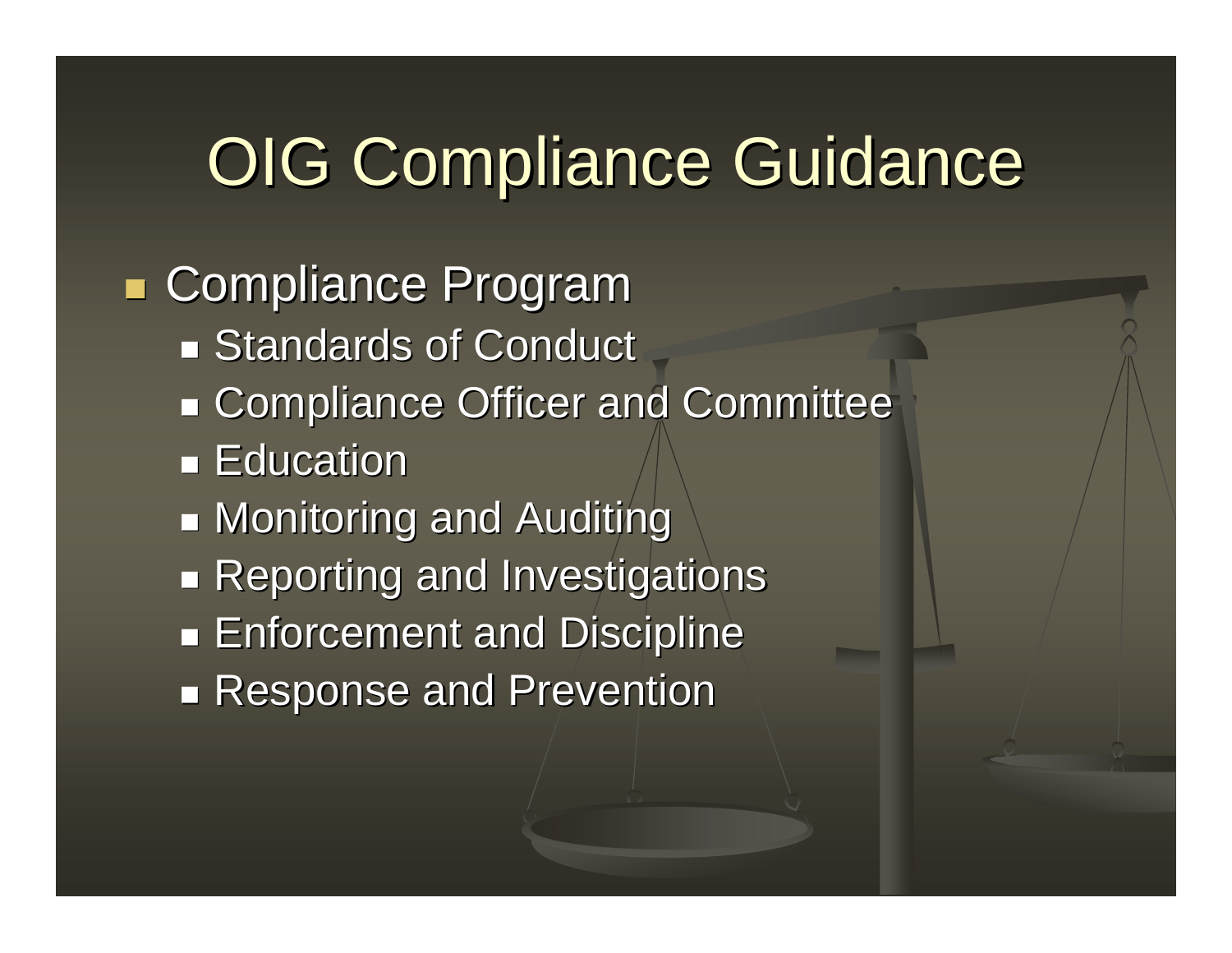## Why have a Compliance Plan?

 $\overline{\phantom{0}}$ 

L.

- П **Promotes the Mission Promotes the Mission**
- $\blacksquare$ **Quality of Care Quality of Care**
- **Helps to keep open the lines of communication with of communication with Management.**
- **Show that we try to "do the right thing" right thing"**
- П **Foster respect between Foster respect between people**
- $\overline{\phantom{0}}$ **Helps ensure we follow the law**
- L. **Improve employee morale Improve employee morale**
	- **Protect Patient Rights**
	- **Reduce financial loss Reduce financial loss through prevention of billing errors**

L. **Promote positive community Promote positive community image.**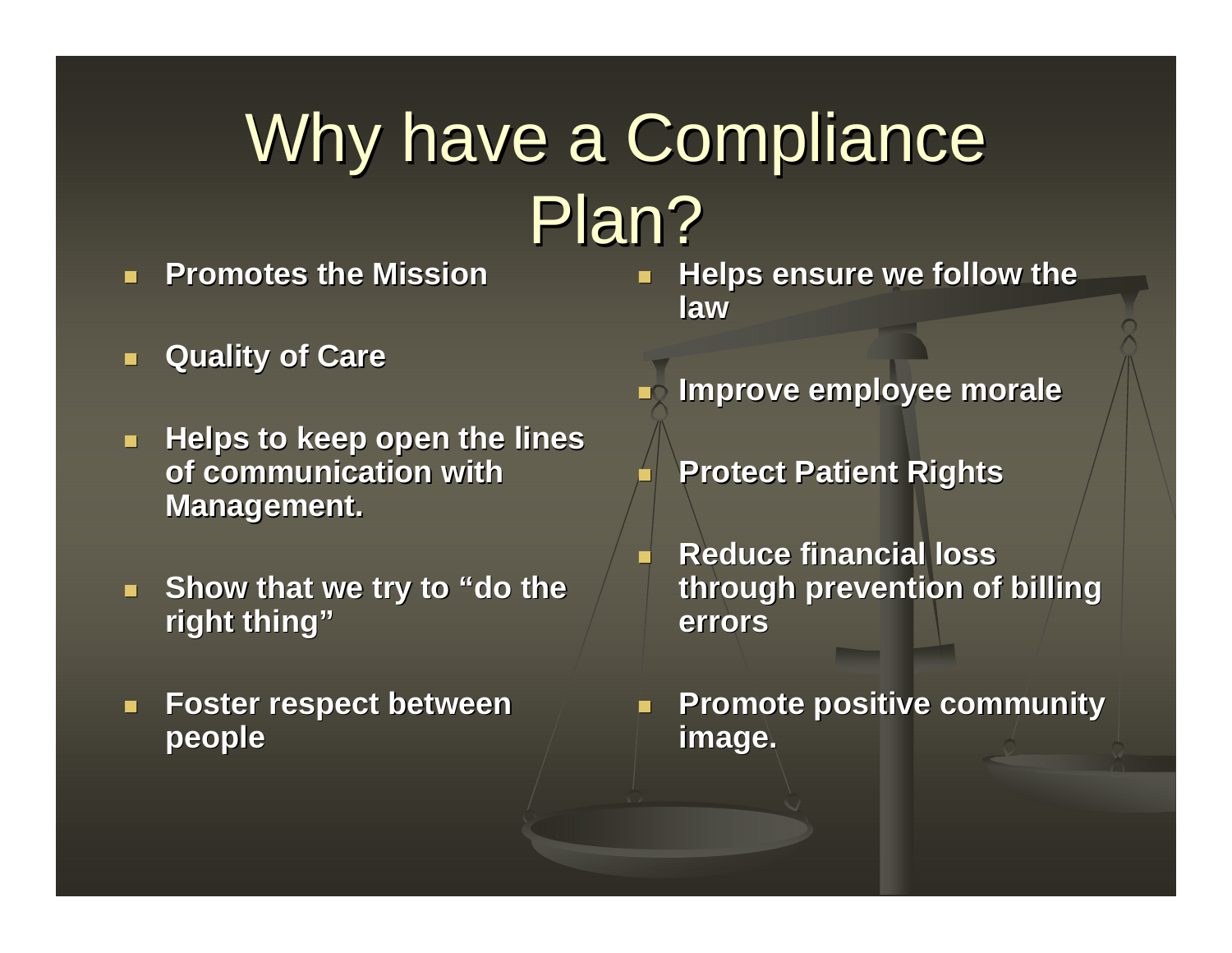#### OIG Compliance Guidance for Physicians

#### **Risk Areas:**

- **Billing for Items/Services not provided Billing for Items/Services not provided**
- **Upcoding/Unbundling Upcoding/Unbundling**
- **Computer Systems Computer Systems**
- $\blacksquare$  **Misuse of Provider numbers**
- **Duplicate Billing Duplicate Billing**
- **Improper use of Modifiers Improper use of Modifiers**
- **Routine waivers of co Routine waivers of co -payments payments**
- **Discounts and Professional Courtesy Discounts and Professional Courtesy**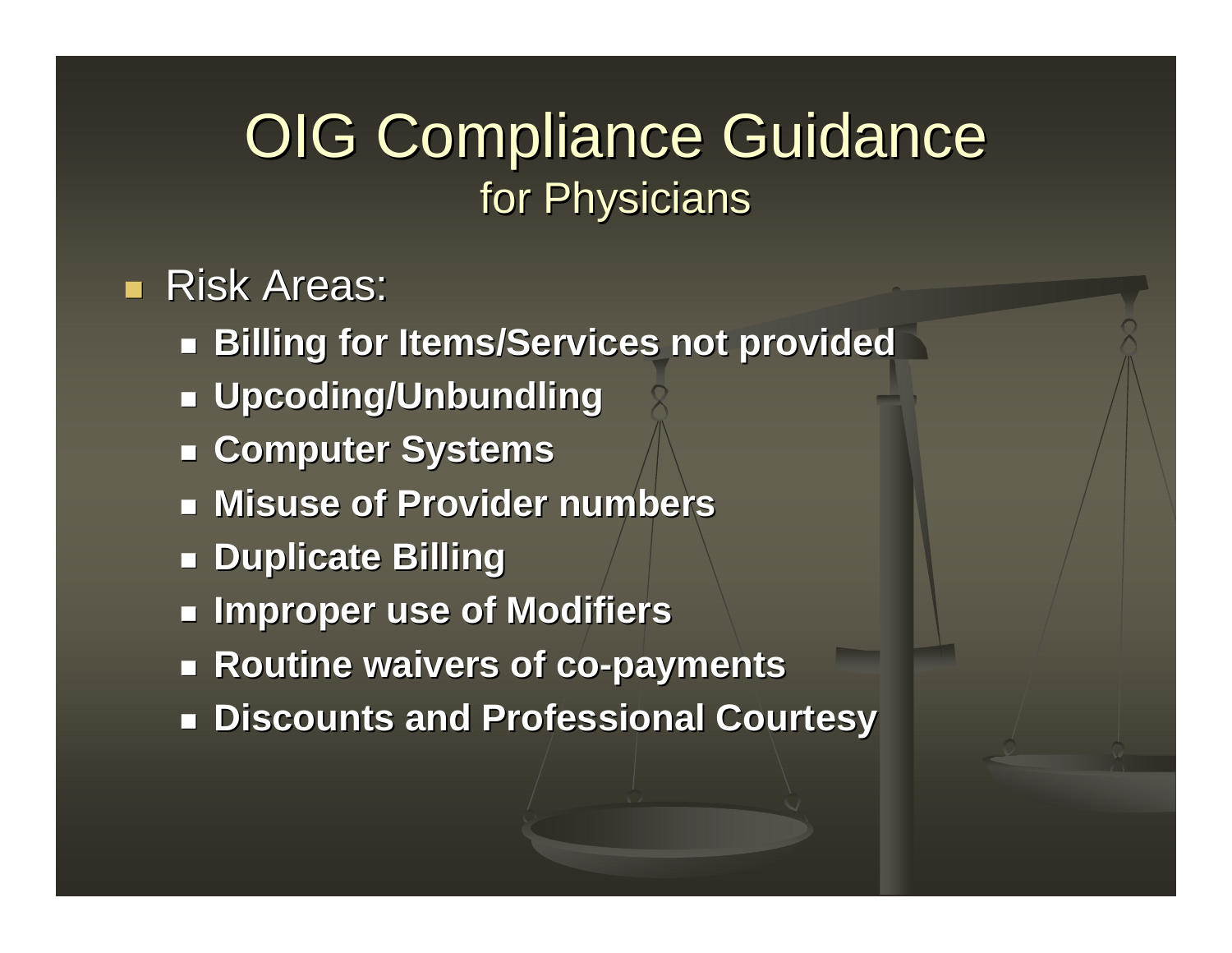# St. Joseph Hospital

Compliance Program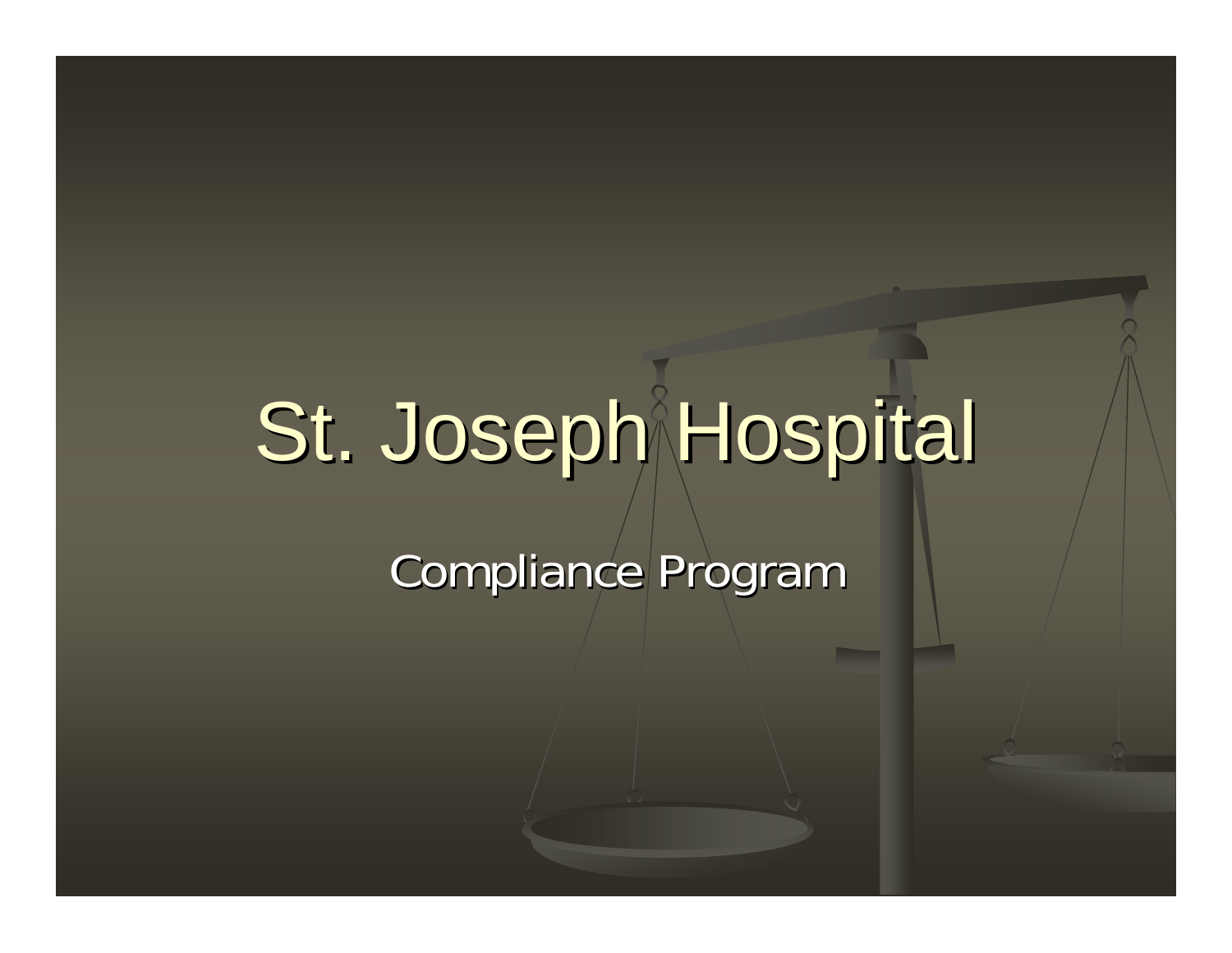#### **Standards of Conduct** at St. Joseph

Т. **Quality of Care**  **Human Resources** 

Т. **Exampliance with** Laws and Regulations

 $\blacksquare$ **Billing and Coding** 

**Example: Conflict of Interest** 

**Environment of Care** 

**Safeguarding Resources** and Assets

**Communications**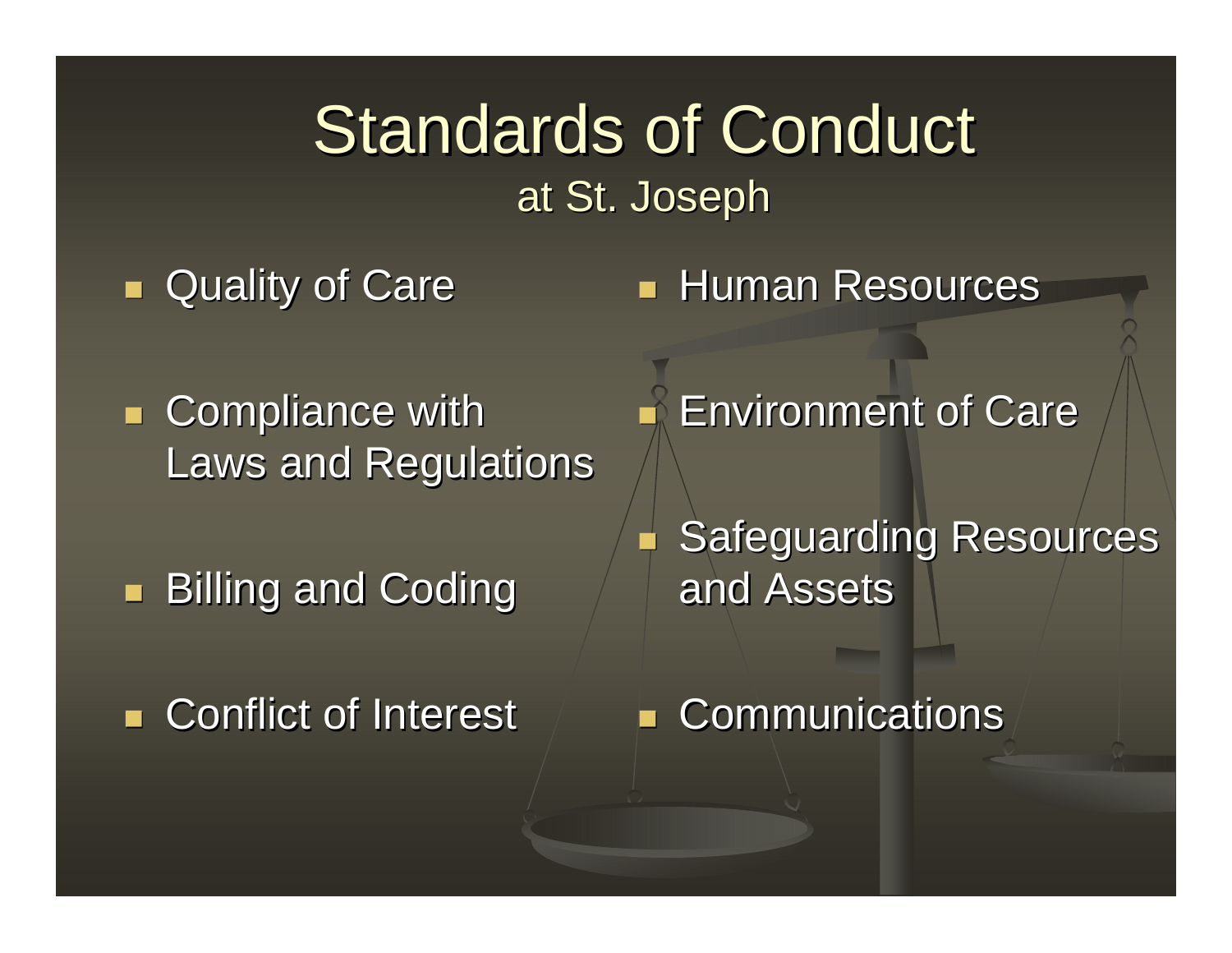## Non-retaliation & Problem **Reporting Policy**

- Т.  $\blacksquare$  Everyone is responsible to report problems involving actual or possible violations of the Standards of Conduct.
- Т. **Person reporting violations or misconduct in** good faith will not be penalized or disciplined.
- Т. **Anyone involved in retaliation against a reporting** person will be disciplined. person will be disciplined.